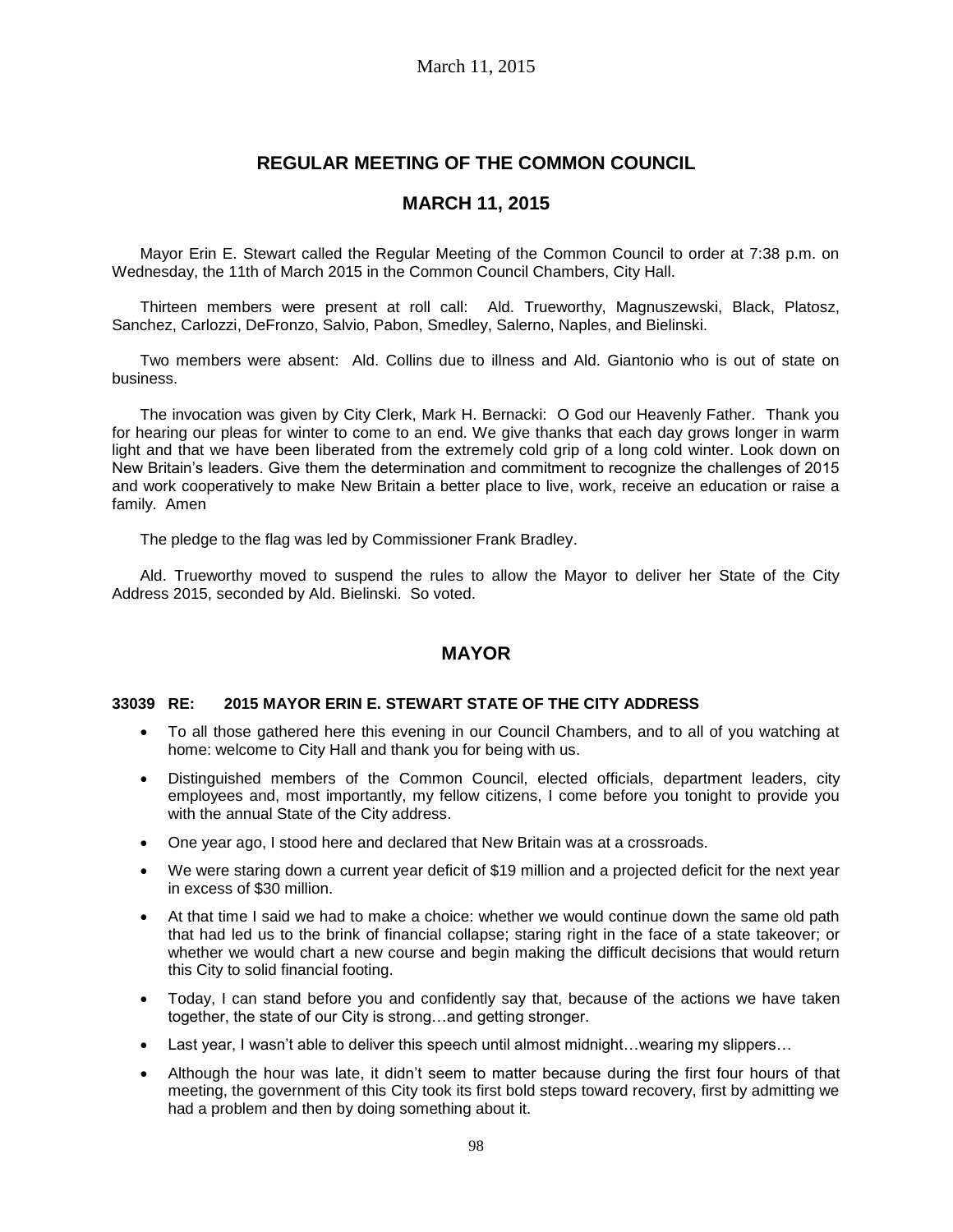- That night, we rescinded over \$19 million in authorized-but-unissued debt.
- The Council also approved several transactions that would help us stabilize our finances for the remainder of the year and show the outside world that New Britain was serious about turning things around.
- Due in large part to the courage shown that night, the City of New Britain closed those gaping deficits and was able to finish the year in the black – and the recently issued 2014 audit confirms just that.
- What we did one year ago was just the first of many tough, but prudent decisions that had to be made…and we did so with the type of bipartisan support that has marked many of the City's achievement's over the last year.
- Last March, I laid out my vision for how I would govern and outlined the direction New Britain would take under my administration.
- That vision consisted of six key principles:
	- Being fiscally responsible;
	- Being transparent in all of our dealings;
	- Providing our children with the education they deserve;
	- Enabling New Britain to truly be "open for business"; and
	- Delivering the leadership needed to be most responsive to our residents.
- Being fiscally responsible meant addressing the City's financial crisis head on, not kicking the can to future Mayors and future Councils.
- I mentioned earlier that, as we began the budget process last year, our financial experts were already projecting a deficit of over \$30 million for FY 2015.
- We definitely had our work cut out for us.
- The 2014 budget had been shown to be woefully out of balance, so I made a promise to the citizens of New Britain that I would give them a budget that brought us back to structural balance.
- Simply put, structural balance means that our expenditures match our revenues.
- Unfortunately, it's simple concepts like this that government at all levels has a hard time grasping.
- We started from zero, analyzed everything, and spent days & nights in my conference room, but when we emerged we had a budget that was structurally balanced. We re-built every department budget from the bottom up.
- The budget I placed before this Council almost a year ago was truly honest.
- There were no phony numbers. We didn't spend all that time analyzing data and spending trends only to warp them into numbers that suited us.
- It contained over \$16 million in cuts from the prior year.
- I might remind you that \$120 million of our \$216 million total budget goes directly to the Board of Education, so \$16 million in cuts - to funds over which we  $d\rho$  have discretion - represents a reduction of nearly 17% of the city's overall budget.
- The key was to achieve those cuts and still provide an extraordinarily high level of public services to our residents.
- One of the biggest cuts was a reduction of \$1.2 million to the Fire Department.
- Many people scoffed and said that there was no way we would ever achieve those savings.
- But, to their credit, the Fire Union worked with the City in long negotiations over the past five months and, tonight, the Common Council will be asked to approve a new contract that will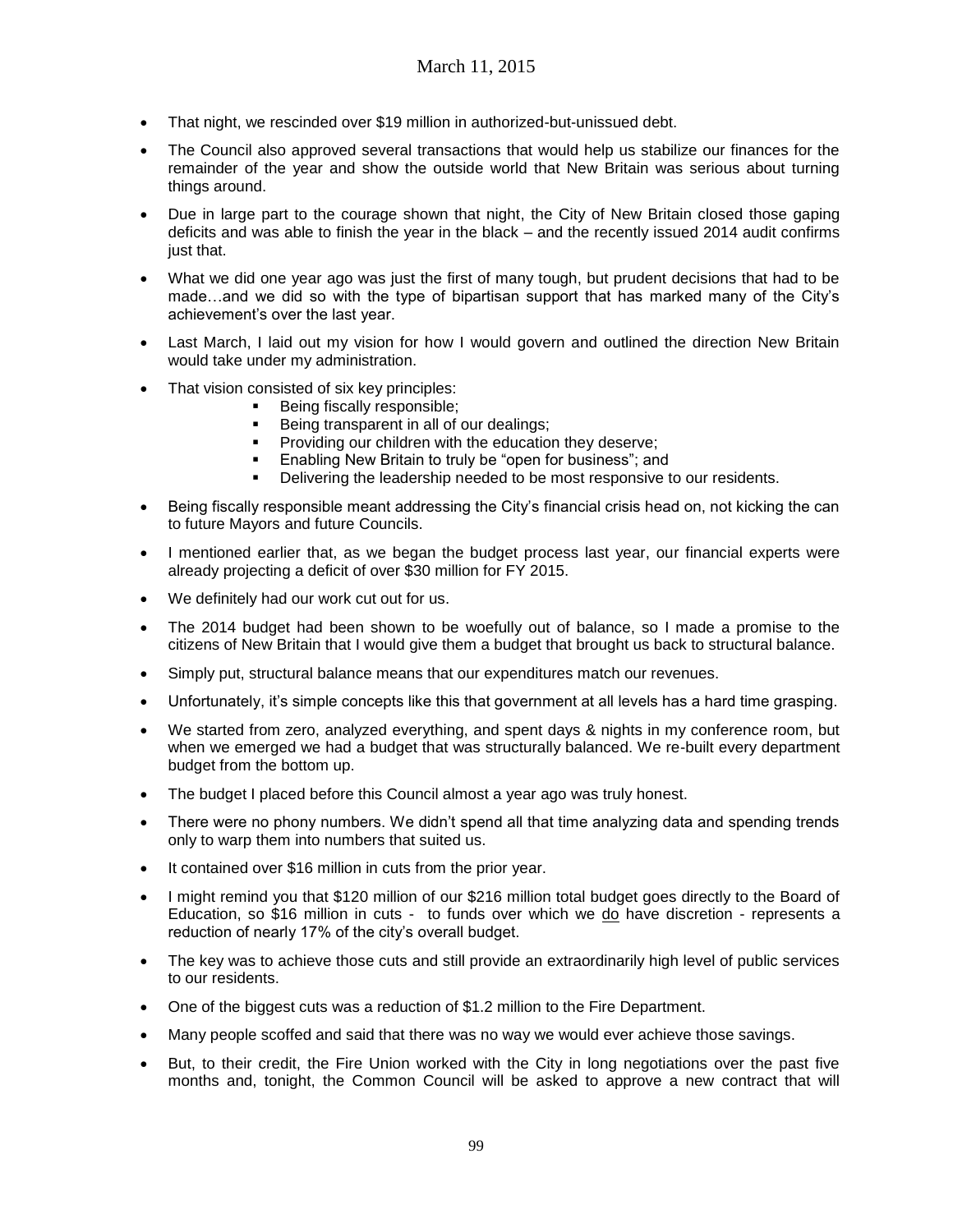actually net us \$1.3 million in savings in this fiscal year…and an additional \$3 million in savings over the remainder of the contract term.

- I actually think Lieutenant Sanzaro summed it up best in The Herald on Saturday when he described the contract as "Not the best deal for firefighters, but certainly a fair deal."
- And I thank the Fire Union for ratifying that contract, even though it was by the slimmest of margins.
- While we are on the subject, I would like to take this opportunity to thank all our union brothers and sisters for their willingness to be part of solutions that will make New Britain stronger.
- We could not make many of these critical, structural changes without them and their cooperation at the negotiation table.
- Unfortunately, after several years of poor budgeting, mismanagement, and overspending, \$16 million in cuts just wasn't enough to restore balance.
- So we were forced to raise revenues.
- Did we want to? Of course not. We pay taxes here too.
- But I firmly believe that the people of New Britain sent me here to fix a problem, not to sugarcoat or downplay it.
- At the time I called it the bitter medicine the City needed to get us on a course to recovery and that is exactly how I view it today.
- To my fellow residents, thank you for the sacrifice you have made to restore stability and responsibility in city government.
- Nothing worth doing is ever easy, but when you can begin to see the results it all seems worth it.
- And in January, when Standard & Poor's gave us an unprecedented three-notch upgrade in our bond rating from "BBB with a negative outlook" to "A with a stable outlook", I think we all had reason to feel a degree of validation about the tough decisions we have made together.
- When you see, as we did last week, major cities like Chicago receiving three-notch downgrades, the courage that this City has shown to end "business as usual" becomes that much more apparent.
- And on that note, I'd like to say a few words about our employees.
- In November, I sent a memo to all department heads advising them that the financial picture for the next two fiscal years looked bleak and asked that their 2016 budget requests reflect that reality.
- They are in a far better position than any of us to know where to find savings and cost reductions within their own departments.
- So I was quite pleased to see that most of them heeded my message and have submitted requests that either hold the line or reduce it.
- We have a remarkable group of men and women who keep this City running and I thank our department heads, most of whom are here tonight, for their leadership and for keeping up with me.
- Thanks in large part to the job you have done implementing our budget and adhering to stricter cost-controls and oversight, our finance team now believes that we are poised to finish this fiscal year in the black.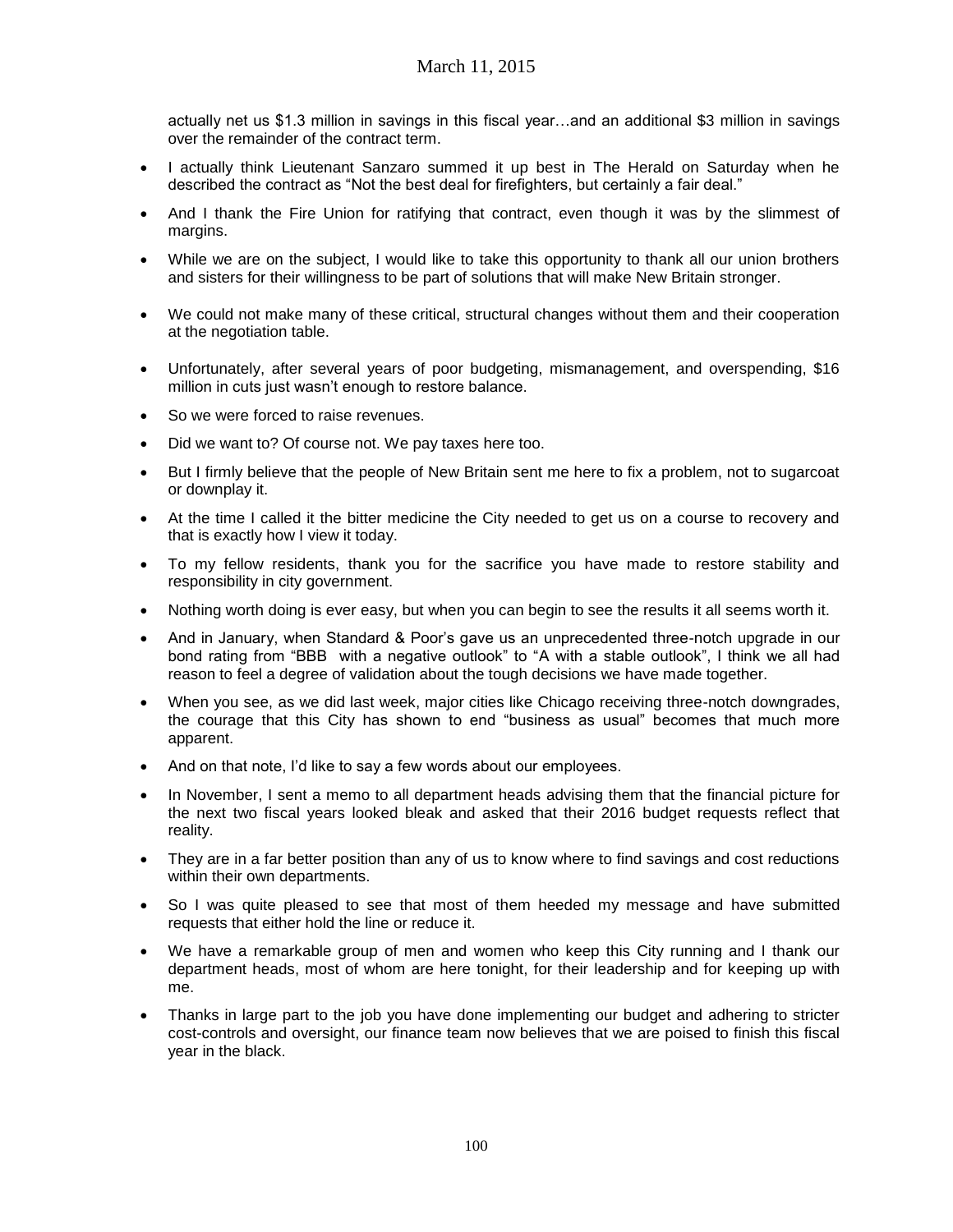- We are making distinct progress, but we are far from being out of the woods. There is no question that we are moving in the right direction and I look forward to continuing that direction when I come before this body to present my 2016 budget in April.
- Last year I also pledged a command focus on economic development that fits into our overall vision for the City.
- Today, the phones in Bill Carroll and Ken Malinowski's offices are ringing constantly with people who are interested in checking out New Britain.
- On Farmington Avenue, we have a major development already underway that will bring a new gas station, a new convenience store, a new Dunkin Donuts, a new high-quality restaurant, a new ice cream parlor and a new senior living facility.
- That facility will have 90 beds, 30 of which will be dedicated specifically to Alzheimer's and dementia patients. The footprint will be 125,000 square feet, it is projected to create 212 new fulltime jobs and scheduled to break ground in June.
- At Pinnacle Business Park, Polamer will soon be opening their new 150,000 square foot state-ofthe-art manufacturing facility.
- On John Downey Drive, Admill Machine is set to double the size of their existing footprint.
- On Newington Avenue, in the old Macristy Building, Marsam Manufacturing is proceeding with a full-scale rehabilitation of their facility, including a new roof, new windows, and new offices.
- On Columbus Boulevard, the City has secured \$2.7 million in grants to demolish the old police station and get that piece of prime real estate back on the tax rolls.
- New restaurants like Riley's Gourmet Hot Dogs, Willy Pep's Corner Café, and Dulces Cupcakes are turning out delicious products.
- I am particularly proud that later tonight the Council will hopefully vote to approve the sale for the complete restoration of the Berkowitz Building on Main Street, rehabilitating one of the City's most notorious eyesores and creating a beautiful new gateway to our thriving Broad Street community that will consist of mixed-use retail and residential components.
- And it really wouldn't be a State of the City address if we didn't mention Costco.
- I am so pleased that after four years, we were finally able to come together and get this project off the ground so that, by the fall, our residents won't have to drive to Waterbury to shop there anymore.
- These projects represent only a fraction of the entire economic development picture, but the bottom line is that we'll be spending a fair amount of time together this year cutting ribbons.
- Much of this newfound interest in development is being spurred by the upcoming opening of CTfastrak on March 28<sup>th</sup>.
- It is no secret that New Britain has benefited from significant investment from the state and federal governments to assist transit-oriented development around the stations, and to make our downtown area more pedestrian-friendly.
- We have done our fair share of investing as well People want to invest in cities that are investing in themselves
- Later this summer, Phase III of our streetscape program will commence.
- It will fundamentally transform downtown to have more of a "town square" feel. Central Park will be expanded and will soon become a place where people can congregate comfortably, while frequenting food trucks and street vendors & hopefully a farmers market.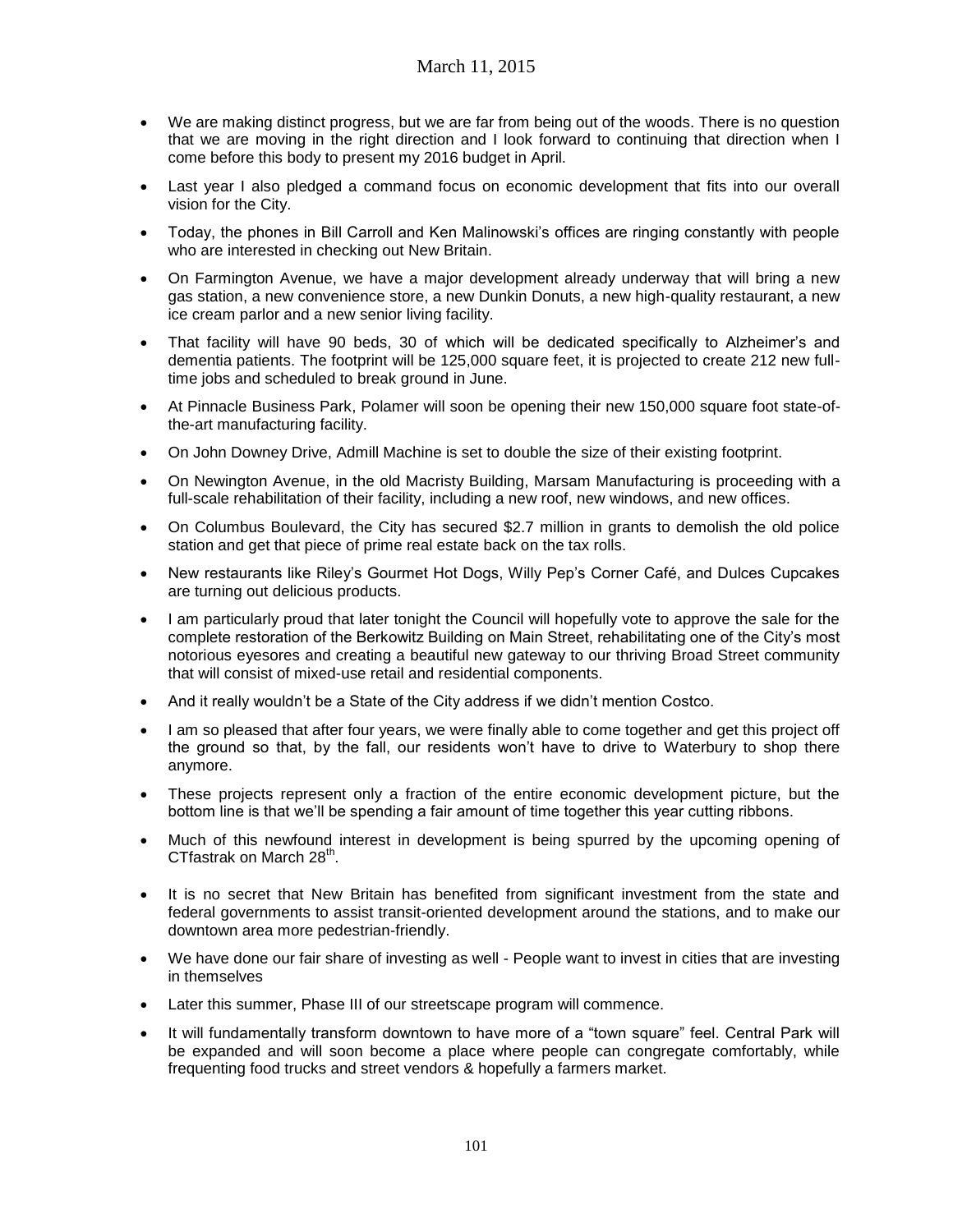- In addition, we are moving forward with plans to renovate the Main Street overpass into something that truly connects downtown with Broad Street and gives us a new signature piece of architecture.
- No more will we have the 'tale of two cities' that were split by a highway.
- It will be known as "The Beehive Bridge" and will celebrate New Britain's motto that "Industry fills the hive and enjoys the honey" by incorporating a beehive sculpture as the focal point, as well as a honeycomb effect along the bridge façade itself, and honeybee's at either end.
- Whether folks are driving in on Route 72, or arriving via CTfastrak, this project will let them know that they have arrived in the center of our City.
- This spring will also see the start of Phase II of the Broad Street reconstruction project and will include new pavement, curbing, lighting, as well as a completely redesigned Pulaski Park.
- Over at our sports complex, we have made key investments in our three stadiums.
- Last summer, field turf was installed at Veterans' Memorial Stadium along with a state-of-the-art running track.
- A few weeks ago, contractors began a full-scale facelift on Beehive Stadium that will completely rejuvenate the facility while making it accessible and safe for all.
- And next month we will be installing a new gutter system at New Britain Stadium that will finally address some of the water runoff issues that have occurred over the past few years.
- I suppose I can't mention New Britain Stadium without making a comment or two about the Rock Cats.
- Surely the news that the Rock Cats would be departing for greener pastures in Hartford was a tough pill to swallow – especially the shady manner in which it was brokered and announced.
- But I reaffirm my pledge that, regardless of what the Rock Cats do, professional baseball will continue, in some form, in the Hardware City.
- Obviously, I cannot go into any level of detail, but suffice to say that conversations are ongoing with multiple leagues and there is no shortage of interest.
- In the meantime, New Britain will continue to be the proactive and dutiful hosts we have always been as the Rock Cats play their final season at Willow Brook.
- The upgrades at Beehive, New Britain & Veterans Memorial Stadiums are all critical projects to maintaining and enhancing key assets, but we have other equally important parks across the City that need some love too.
- At Stanley Quarter Park, we will be constructing a paved multi-purpose loop around the pond.
- At A.W. Stanley Park, we are preparing for the opening of New England's first Go APE! high ropes adventure course in the spring.
- And over at Chesley Park…I think it's time to put field turf there too.
- Chesley is home to the Junior Canes Football program one of the finest youth programs in the nation – yet the field they play on is in such poor condition that it borders being unsafe.
- Both the Junior Canes and the children of our East Side neighborhoods deserve a quality playing surface, and – with the Council's help – I am prepared to push this project forward this year.
- Another project that will be accomplished in 2015 is the development and implementation of a new City website.
- Bringing City Hall into the 21<sup>st</sup> century is not something that can be done overnight believe me, I've been trying.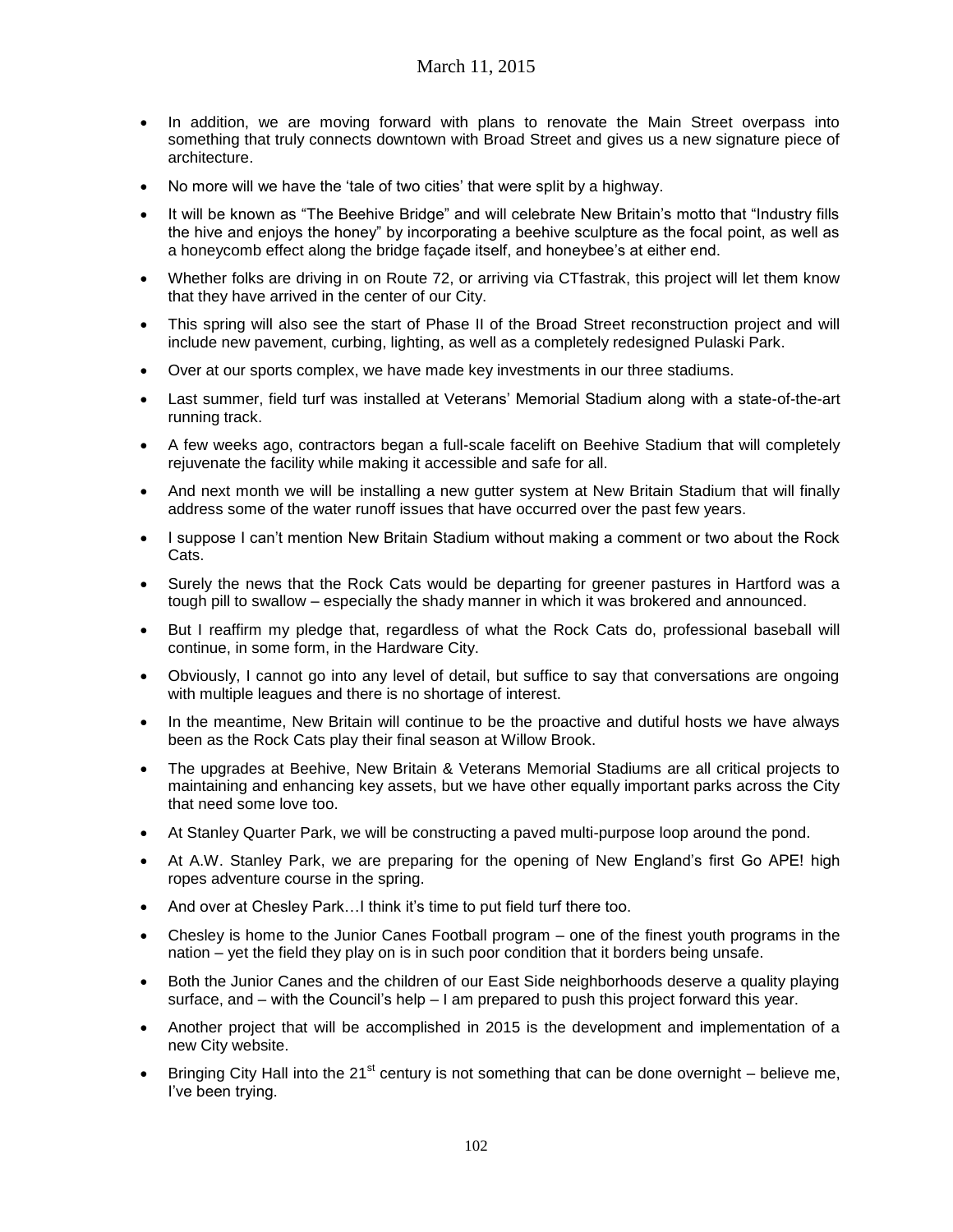- But working with our Director of Information Technology, Adam Pokorski, and the members of the IT Commission, we will be moving more of our key services online and substantially enhancing the number of transactions that can be executed on the internet.
- Along those lines, our Town Clerk, Mark Bernacki, has already begun the herculean task of digitizing the records in his office to make it easier for people to access critical documents without having to leave their home.
- We are also moving ahead with the implementation of the RASTRAC system for monitoring our Public Works vehicles, which will increase the efficiency and accountability of our employees…especially during snow operations.
- Speaking of new technology, we are in the final phases of the largest solarization project ever to occur in New Britain.
- Solar arrays have already been installed on the roofs of Smith, Smalley and DiLoreto schools, and the array at Shuttle Meadow Reservoir is currently under construction.
- These systems will be energized this spring, saving the City money and reducing our carbon footprint.
- Continuing with that effort to achieve city savings, many of you participated on the Blue Ribbon Committee – which was a joint effort with the Board of Education & City Council to discuss ways we can better collaborate in order to use best practices and begin to break down the wall that exists between our two buildings.
- It certainly wasn't easy, but it was a great first step in building relationships, and I am proud to say we have begun acting on the Committee's final recommendations - one of which is on the council agenda for later tonight, to increase our city bid threshold to match the board of education's, making it easier for us to purchase items in bulk and realize savings.
- I am particularly pleased of the work we have done in the last year to address the issue of homelessness in our City.
- We brought community providers, city leaders, members of the clergy, and other key people around the table and collectively developed a new plan that is action-oriented and reflects today's realities.
- The 10 year plan to end homelessness is now known as "Building Hope Together: New Britain's Permanent Workplan to End Homelessness."
- I am very proud of the work this City continues to do to help those less fortunate than ourselves and I have been quite pleased by the commitment of the members of our Building Hope Together task force to find housing, treatment, and love for anyone who needs it.
- This past year, we received some devastating news that, due to a change in the federal formula, New Britain would no longer receive any Emergency Solutions Grant funding. We use that funding every year for our cold weather overflow shelter which on any given night has over 30 occupied beds from December to March.
- Once we realized this was happening, the Building Hope Together committee had to find a solution.
- Our friends at CMHA came to the table with the location, the Friendship Center pledged staff support, and a few of us were then able to successfully secure the \$90,000 in grants to operate it from the CT Coalition to End Homelessness, the Connecticut Department of Housing & TD Bank's Charitable Fund.
- It was a great example of how the City can work collaboratively with our community providers to get rapid, and successful, results.
- I am also proud of this administration's work in support of our friends at VA, Inc. to help homeless veterans and their families.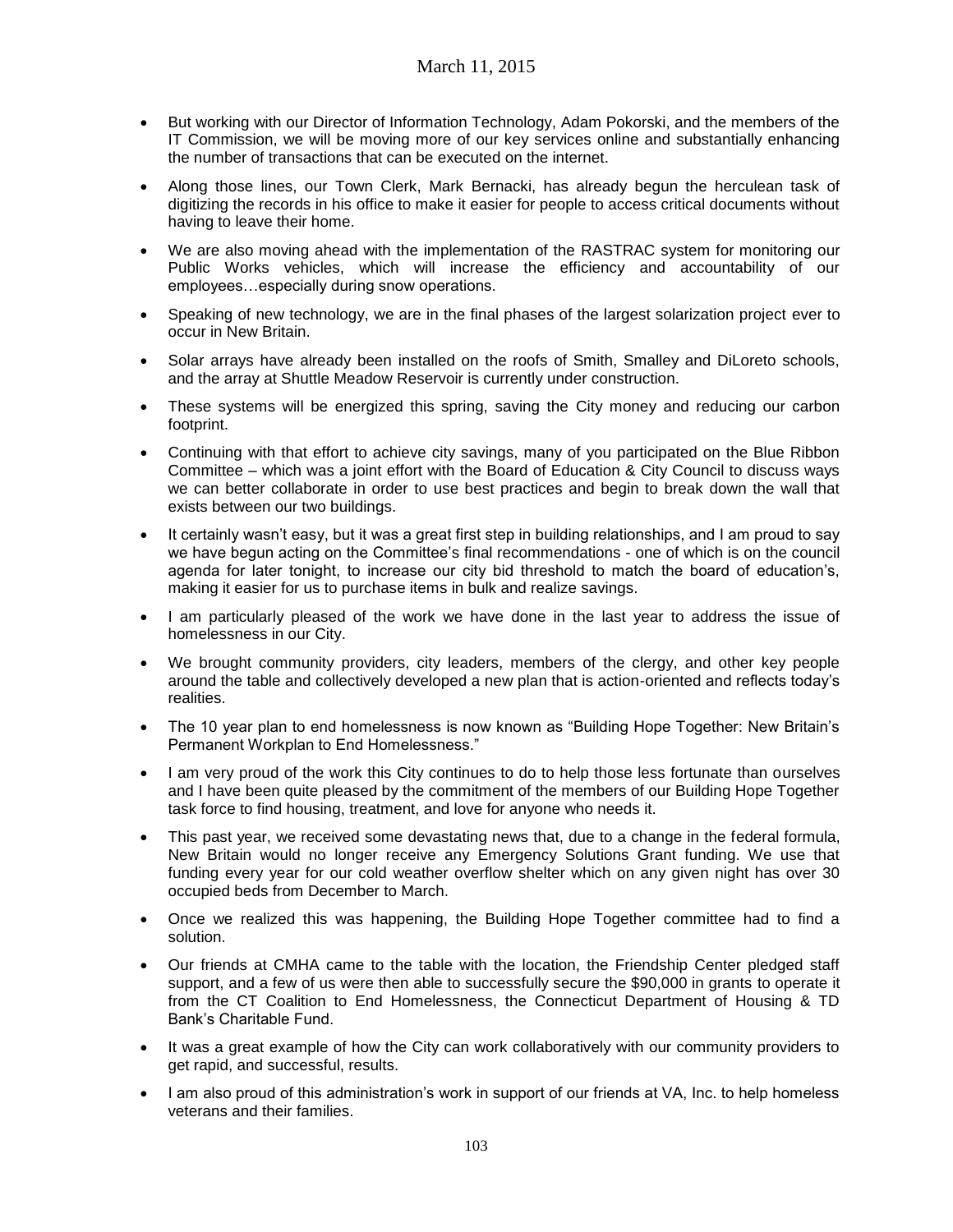- With our help, VA Inc. was able to secure final funds that were needed to finish their rehabilitation of their building on Arch Street, which will bring 18 new units of permanent supportive housing to homeless veterans.
- We have also gained an additional 25 units from other sources, for a total of 43 new permanent supportive housing units in New Britain in the last year alone.
- And beyond helping the homeless, the City's revitalized Homeownership Program successfully provided down-payment assistance to seven of New Britain's newest and proudest homeowners!
- I know that the members of this Council share my commitment to ending homelessness and encouraging homeownership in New Britain, and I thank you for that.
- Restoring the pride in New Britain is another key to my vision, and as you can see, we have a lot to be proud of.
- But in addition to what we have done financially, economically and socially, we have also had some wonderful opportunities to come together to celebrate that pride.
- Events like the Little Poland Festival, the Rose Garden Festival, the Great American Boom were resounding successes – most made possible by the generosity of our local businesses & foundations.
- Oktoberfest was even bigger and better than the previous year.
- Even though Nick is taking a year off due to the streetscape construction, plans are in the works for another signature New Britain event and I look forward to sharing those details once they are confirmed.
- The New Britain Museum of American Art is in the process of completing their latest expansion, which will further augment their reputation as one of the country's most prestigious art institutions.
- CCSU is completing work on their brand new 8-story dormitory, and they continue to expand their course offerings, as well as their standing, within the region's academic community.
- We are also blessed to have some of the finest emergency responders keeping us and our families safe.
- Whether it is fighting crime, fighting fires, or saving lives, the men and women of the Police, Fire and Public Safety Telecommunications Departments do us proud each and every day. There is never a dull moment in our 13.2 square miles and I speak on behalf of all our residents when I say thank you for keeping us safe.
- To be sure, there are a lot of reasons we can be proud to say that New Britain is our home, and I will continue working tirelessly to grow that list.
- Finally, I would like to thank my partners in government, the men and women of this Common Council.
- With a Republican mayor and a Democratic council majority, I think most people would assume that the result would be gridlock, but that couldn't be further from the truth.
- In fact, nearly every major accomplishment of the past year has been done on a bipartisan basis, and for that I thank you.
- I've been told much of that is due to the fact that my administration provides the Council with as much information as we can in advance of a vote or meeting.
- I believe strongly in transparency, and providing this Council with the ability to make as informed a decision as possible on any issue, to me, is a matter of simple respect.
- That's not to say we haven't had our "interesting moments" this year, but I believe that our relationship as coequal branches of government has been marked with civility, respect, and a desire to make our hometown better.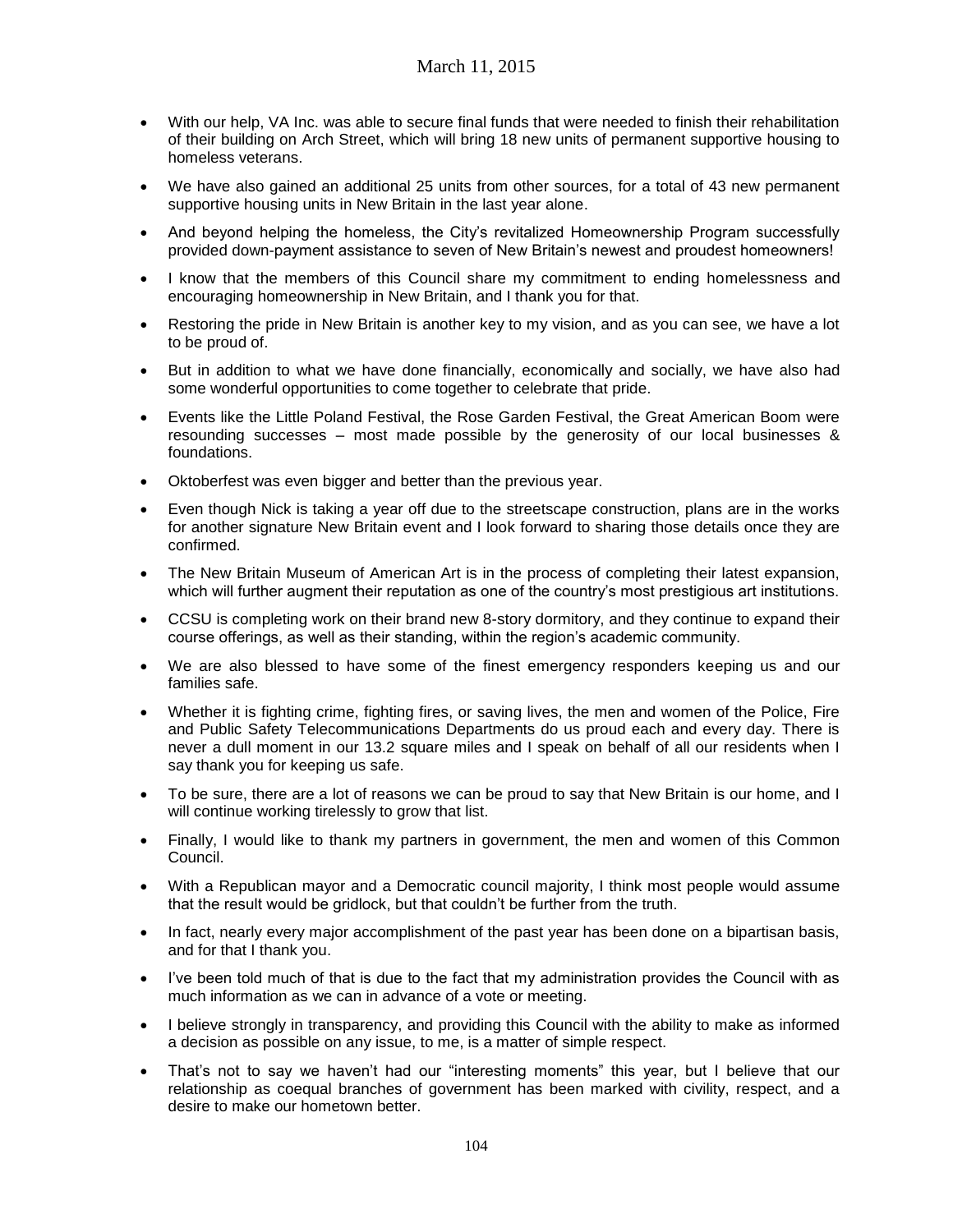- As long as that remains, we will continue to do great things together.
- Thank you for your time and attention this evening, may God bless you and may God bless the great City of New Britain.

### Mayor Erin E. Stewart

Ald. Trueworthy moved to return to regular order of business at 8:03 p.m., seconded by Ald. Bielinski. So voted.

Ald. Bielinski moved to adopt the minutes of the Regular Meetings of January 28, 2015 and February 11, 2015, seconded by Ald. Trueworthy. So voted.

Ald. Bielinski moved to amend the Agenda by adding substitutes 33029 (h), 32905-1(dd) and 33038 (9), seconded by Ald. Trueworthy. Roll call vote – all members present voted in favor.

Ald. Bielinski moved to accept and adopt the Consent Agenda, seconded by Ald. Trueworthy. Roll call vote – all members present voted in favor. Approved March 12, 2015 by Erin E. Stewart, Mayor.

# **CONSENT AGENDA**

# **CITY CLERK**

### **33024 RE: CLAIMS FOR INJURIES AND/OR PROPERTY DAMAGE**

To Her Honor, the Mayor, and the Common Council of the City of New Britain: the undersigned beg leave to report the following:

CLAIMANTS NAME

- **•** Bukowski, Molly
- Carr, Andrew
- Chudy, Jessica
- Mangan, Stephen L.

Mark H. Bernacki City Clerk

# **CITY PLAN COMMISSION**

#### **32982-1 RE: PROPOSED AMENDMENT TO THE ZONING MAP TO CHANGE THE ZONNG OF PROPERTIES ON THE EASTERN SIDE OF ARCH ST FROM 66 WALLACE ST TO 700 ARCH ST FROM T AND B-1 TO B-3**

To Her Honor, the Mayor, and the Common Council of the City of New Britain: the undersigned beg leave to report the following:

The City Plan Commission, at its regular meeting held on March 2, 2015, voted 5 to 0 to recommend that this proposed zone change be approved.

BACKGROUND: This proposed zone change encompasses several properties along the eastern side of Arch Street between Wallace Street and Andrews Street. The five (5) individual properties' total land is approximately 1.7 acres, and the four (4) northernmost properties are currently zoned B-1, Neighborhood Business. 700 Arch Street is the southernmost property situated at the intersection of Arch Street and Kensington Avenue, running eastward to Andrews Street. It is split into two zoning districts,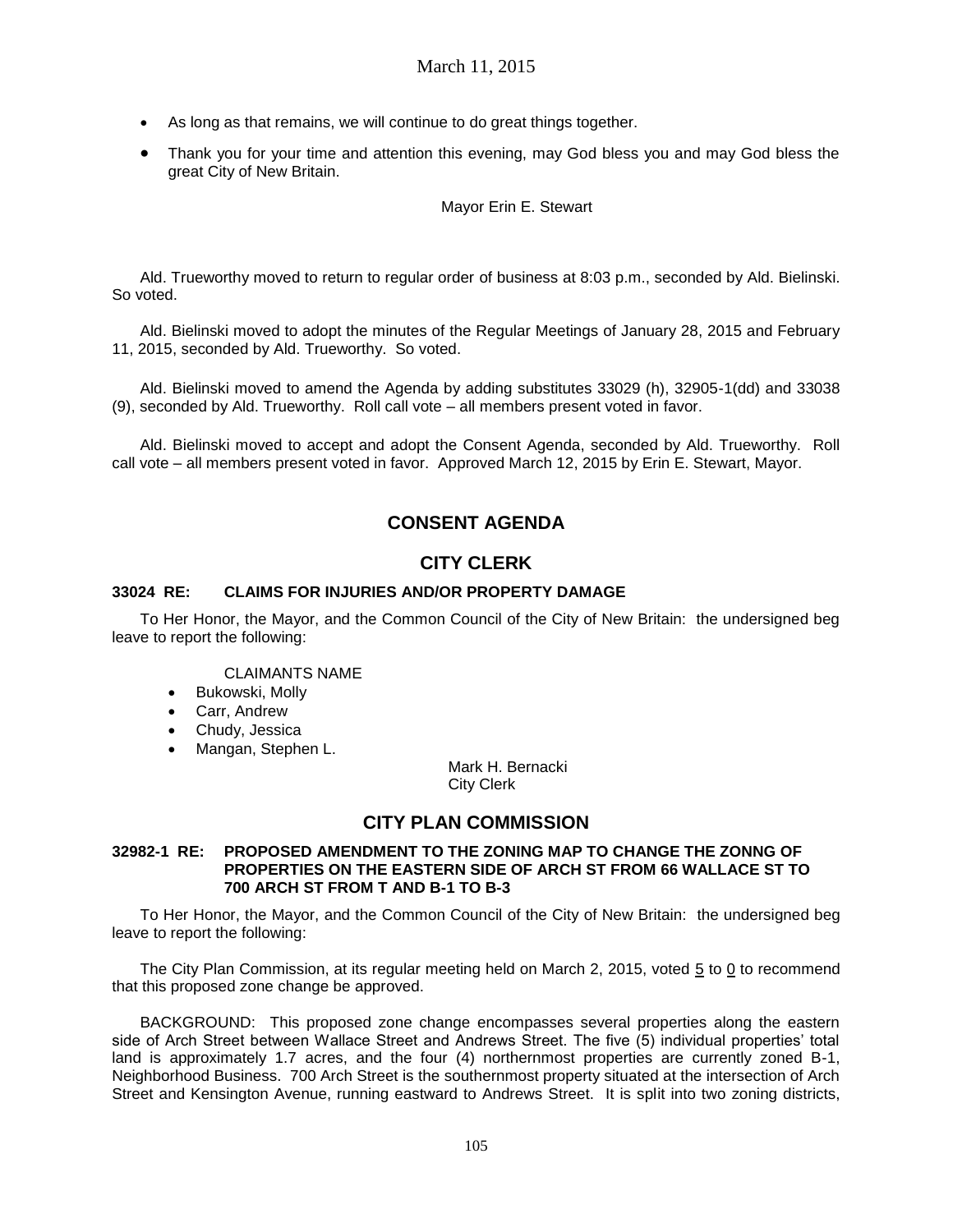the western half fronting Arch Street being zoned B-1 and the eastern half fronting towards Andrews Street being zoned T, Two-Family.

PLANNING AND CONSIDERATIONS: The neighborhood surrounding the proposed zone change area consists of mostly residential properties, with the exception of a few businesses situated along Arch Street. Aside from the four (4) businesses at 672 Arch Street, there is a package store at the northeast corner of Arch and Wallace Streets and a commercial building at 687 Arch Street, opposite the zone change area, which has housed a variety of small businesses over the years including a plumbing contractor and a business that supplies inflatable "bounce houses" for parties. Other former commercial spaces in this area of Arch Street have either been converted to residential use or are unoccupied.

The B-3 zoning district permits a wide variety of business uses ranging from retail stores to restaurants and office buildings, and also includes, subject to special exception approval, auto repairs and sales, gasoline stations, billboards and alcohol permit licenses. The zoning district also permits mixed-use buildings with residential apartments on the upper floors over first floor business uses. The zone would allow nearly up to 50% lot coverage and requires no front, side or rear yard setbacks. A 25-foot undeveloped vegetated transitional yard is required wherever new B-3 development takes place abutting a residential zoning district.

The existing residential and commercial buildings within the zone change area are nonconforming relative to the B-1 zone required 40-foot front yard setbacks and the fact that residential uses are not permitted in the B-1 zone. The proposed change to B-3 would make these properties more conforming relative use and required yard setbacks. For the vacant parcels at 684, 690 and 700 Arch Street, the zone change petitioner has also shown a conceptual plan with lots merged to create a 1.32 acre commercial development site with plans for a Dollar General store.

The City's 2010 Plan of Conservation and Development identifies the Arch Street corridor as being an important gateway into the city and into the central business district and emphasizes the importance of the design, appearance and uses that are sited at these critical gateway locations. The plan also notes that the southern portion of Arch Street, south of Hart Street is mostly residential in character with the upper portions closer to the downtown having a greater prevalence of commercial uses. It recommends that the southern half of the street remain more residential in character and that commercial development be encouraged in northern portions closer to the downtown.

RECOMMENDATION: The City Plan Commission views this location at the corner of Arch Street and Kensington Avenue to be an important gateway into the City and would require that any type of development at this location be well-landscaped and a higher quality architectural design. Notwithstanding the Plan of Conservation and Development general recommendation, the City Plan Commission is of the opinion that an attractive and appropriately designed commercial site could be a visual improvement to the corner and a moderately-sized convenience and discount retail sales operation would serve a neighborhood need for area residents. The City Plan Commission, therefore, recommends the adoption of this zone change to B-3.

> Louis G. Amodio, Chairman City Plan Commission

#### **33002-1 RE: RECOMMENDING PROPOSED CERTIFICATE OF LOCATION AT 111-C CHRISTIAN LANE – R&M AUTO SERVICES LLC**

To Her Honor, the Mayor, and the Common Council of the City of New Britain: the undersigned beg leave to report the following:

The City Plan Commission, at its regular meeting held on March 2, 2015, voted 5 to 0 to recommend that this proposed certificate of location approval be granted.

BACKGROUND: The applicant is requesting the granting of a certificate of location approval to allow issuance of a used motor vehicle dealer's license and general repairer's license, in accordance with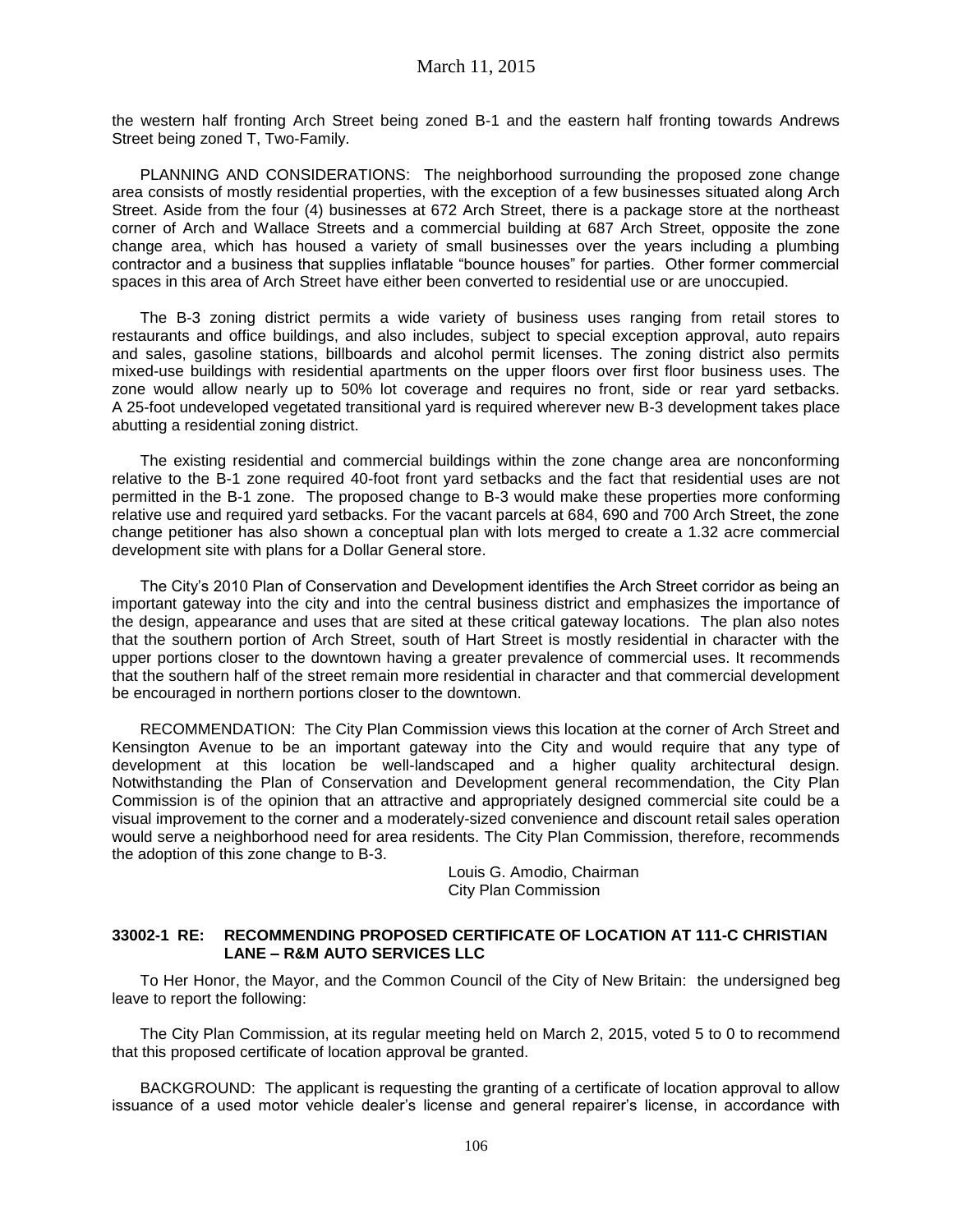Section 14-54 of the Connecticut General Statutes. The subject property is situated on the western side of Christian Lane and is zoned I-2, general industry, which permits auto sales and automotive repair operations by right. The property is a single parcel (111-117 Christian Lane), and the applicant would lease a separate portion of the site and existing building.

FINDINGS: The subject site totals slightly over two (2) acres in area and was formerly used by a book bindery and later a commercial trash recycling operation and truck storage/maintenance facility. There is a large masonry and steel building on the site with an approximate floor area of 15,000 square feet. The site is entirely fenced and there is sufficient room for parking of more than 100 vehicles.

The site was originally granted auto repairers' and dealers' licenses in March 1988 (ZBA Application #3159), under ESP Autobody, with two subsequent approvals granted more recently. In May 2003, a certificate of location approval was issued for used auto sales in the name of Prestige Auto (ZBA Application #4100). More recent approvals were granted in May 2004 (ZBA Application #4038) to add two new licensees leasing portions of the site. Apparently, at least one of these operations vacated the premises, creating the opportunity for this current applicant. The applicant plans to lease approximately .39 acres of the property, essentially the northwestern quarter of the site and 6,800 square feet of building area. The interior work space is accessed by three large overhead garage doors, and the site plan shows a parking layout with five (5) customer spaces, six (6) employee spaces, four (4) vehicle display spaces and fifteen (15) storage and repair spaces. The site already has appropriate floor drains routed through an oil and grease separator located near the front of the property.

CONCLUSION: The I-2 zone allows auto sales by right, and the area has long been utilized for a variety of auto sales and related activities. The proposed change to add these current repairer/dealers' licenses to the property, in lieu of the business that has left, would have no effect on the overall character of the site and general area.

RECOMMENDATION: Recognizing that these auto-related uses are permitted by right in the I-2 zoning district and that this property has long been licensed for sales and repairers operations, the City Plan Commission has no objections to the granting of the certificate of location approval for this dealer/repairer license request.

> Louis G. Amodio, Chairman City Plan Commission

# **CLAIMS COMMITTEE**

# **33033 RE: SETTLEMENT OF CLAIM - FRANCES DREZEK**

To Her Honor, the Mayor, and the Common Council of the City of New Britain: the undersigned beg leave to report the following:

The Committee on Administration, Finance and Law and the Standing Claims Subcommittee of the Committee on Administration, Finance and Law at a regular meeting held on Wednesday evening, March 4, 2015, at 6:00 PM in Room 201, City Hall, having held public hearings and made investigations of said claims, respectfully begs leave to recommend the following:

RESOLVED; that the sum of \$11,129.67 be paid to Frances Drezek of 81 East Street, New Britain, in full settlement of her claim of property damages sustained as a result of the City's main line back up on October 29, 2014.

> Alderman Carlo Carlozzi, Jr. **Chair**

# **OFFICE OF CORPORATION COUNSEL**

### **33025 RE: JOSE DIAZ V. NEW BRITAIN POLICE DEPT.**

To Her Honor, the Mayor, and the Common Council of the City of New Britain: the undersigned beg leave to report the following: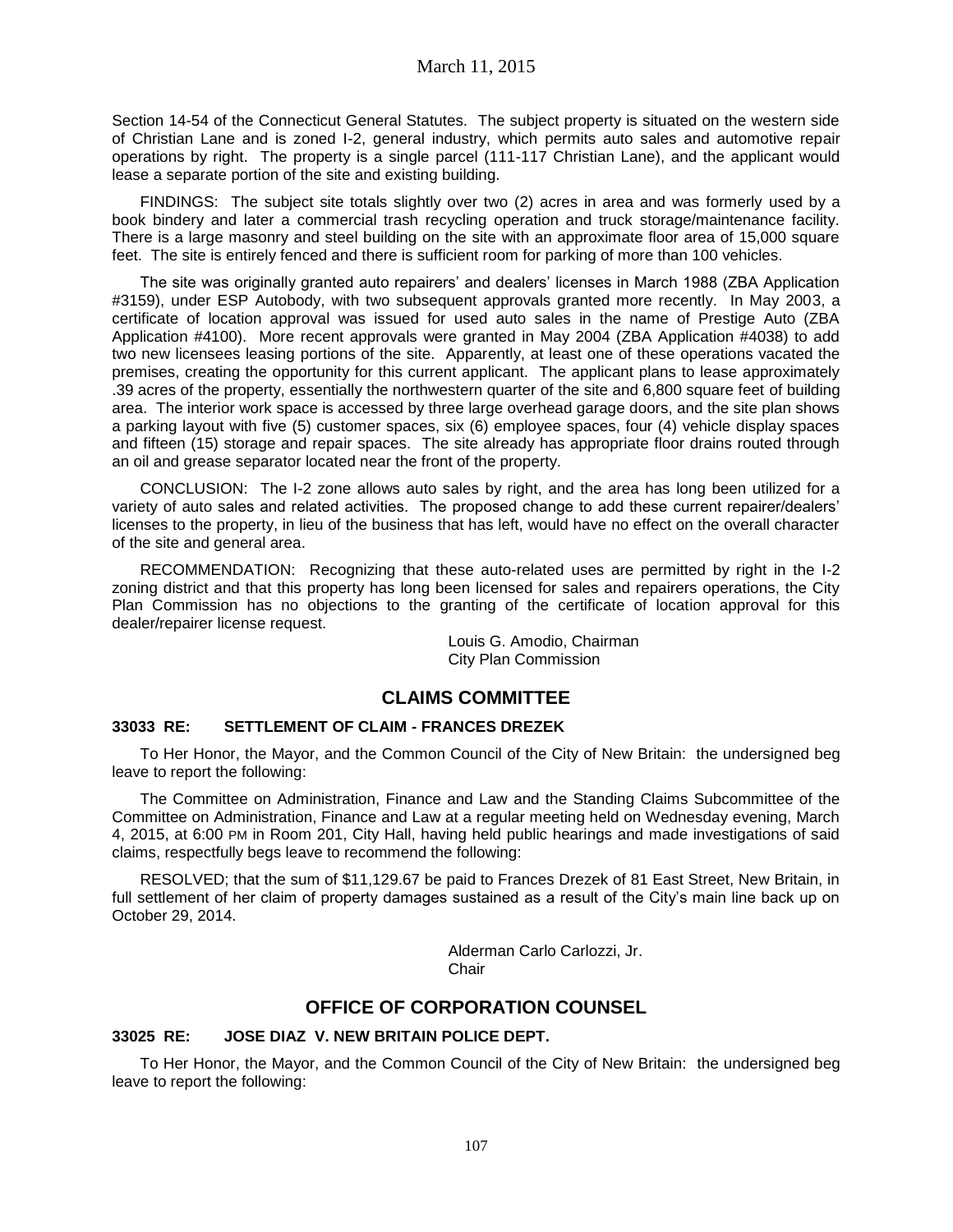# March 11, 2015

Summary Judgment was granted in favor of the New Britain Police Department by the Honorable Judge Cynthia K. Swienton on February 9, 2015. The Plaintiff had been arrested by the New Britain Police Department and as part of the arrest confiscated from the plaintiff two motor vehicles and a motor cycle. Plaintiff alleged that the vehicles had to be released to him. The Honorable Court agreed with the Defendant that the factual issues raised in the present case were litigated and decided against the plaintiff in the previous criminal action. Thus, the plaintiff had a full and fair opportunity to litigate the issues in the prior action and res judicata or collateral estoppel was dispositive of the claim and summary judgment was appropriate.

> Irena J. Urbaniak City Attorney

#### **33026 RE: CHARLES NADEAU V. CITY OF NEW BRITAIN**

To Her Honor, the Mayor, and the Common Council of the City of New Britain: the undersigned beg leave to report the following:

RESOLVED, By the Common Council of the City of New Britain that the sum of FIVE THOUSAND DOLLARS (\$5000.00) be paid to Charles Nadeau and Paul A. Catalano, Esq., his attorneys, in full settlement of his suit against the City of New Britain, now pending in Superior Court, Judicial District of New Britain, at New Britain, for injuries and losses he allegedly sustained on April 10, 2012, when the plaintiff fell on the public sidewalk at 283 Main Street in front of Amato's Toy Store. He has alleged that as a result of the fall, he hurt his left ankle, low back, right groin and right lateral thigh. The plaintiff has alleged \$18,414.49 in medical damages. Shaw Chiropractic has assessed the plaintiff as having a 12%ppd to the lumbar.

This recommendation is made upon the advice of City Attorney Irena J. Urbaniak, after a settlement conference between the Honorable Judge Young, City Attorney Irena J. Urbaniak and Atty. Paul Catalano with the approval and consent of Gennaro Bizzarro, Esq.

This suit is to be withdrawn by the plaintiff without costs to the City of New Britain and settlement is to be made without admission of any liability.

> Irena J. Urbaniak City Attorney

# **FINANCE DEPARTMENT**

#### **33027 RE: LINE ITEM TRANSFERS FOR PERIOD JANUARY 7, 2015 THRU MARCH 3, 2015**

To Her Honor, the Mayor, and the Common Council of the City of New Britain: the undersigned beg leave to report the following:

In accordance with the city of New Britain ordinance of Article VII – Finance, Section 2-494(3), the following departments have transferred monies from one line item to another within their departmental budget (total department budget has not changed). Each transfer will be continuously numbered from month to month throughout the fiscal year. This report represents the transfers executed by the mayor in accordance with the aforementioned ordinance for the period ending March 3, 2015

| 4. | Department:<br>From:<br>To:<br>Amount:<br><b>Brief Description:</b> | <b>Town Clerk</b><br>001108001-5663<br>001108001-5611<br>\$800.00<br>the Common Council | (Election Supplies)<br>(Office Supplies)<br>Funds needed for vital statistic binders and binding proceedings of |
|----|---------------------------------------------------------------------|-----------------------------------------------------------------------------------------|-----------------------------------------------------------------------------------------------------------------|
| 5. | Department:<br>From:<br>To:<br>Amount:                              | <b>Town Clerk</b><br>001108001-5336<br>001108001-5331<br>\$2,000.00                     | (Other Purchased Services)<br>(Professional Services)                                                           |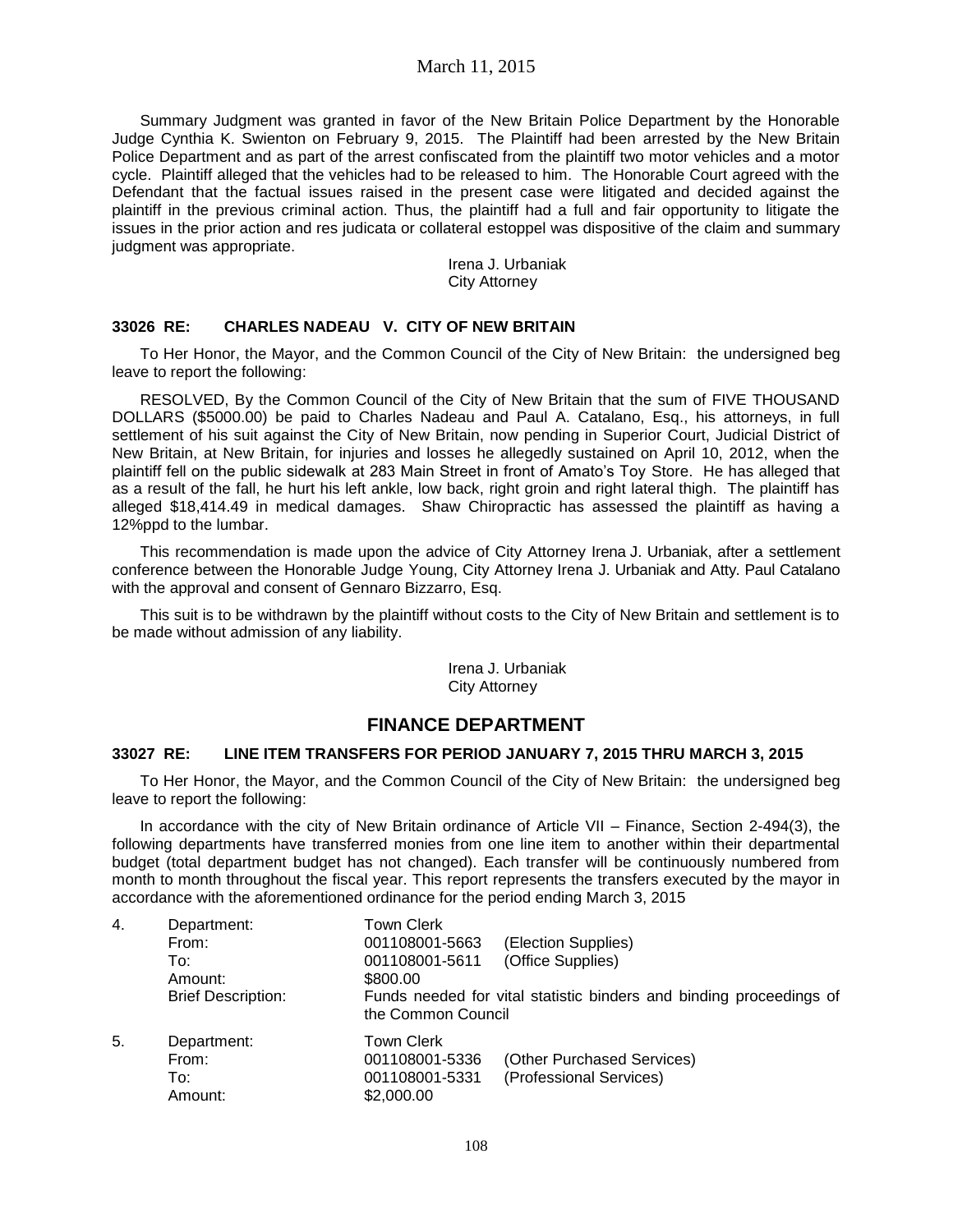Brief Description: Funds needed to purchase archival paper and binders for land records

6. Department: Voters – Republican<br>From: From: 001104002-5331 001104002-5331 (Professional Services) To: 001104002-5122 \$ 161.00 (Overtime) 001104002-5124 \$32,813.00 (Part Time Salaries) 001104002-5611 \$ 150.00 (Office Supplies) 001104002-5810 \$ 360.00(Dues/Fees/Memberships) Amount: \$33,484.00 Brief Description: Adjust line items for poll workers, overtime during election and primary, office supplies and dues/fees for April registrar convention attendance

> Rebecca Salerni Deputy Finance Director

# **PURCHASING DEPARTMENT**

#### **33028 RE: FORENSIC SOFTWARE LICENSE FOR NEW BRITAIN POLICE DEPT.**

To Her Honor, the Mayor, and the Common Council of the City of New Britain: the undersigned beg leave to report the following:

In accordance with City Code of Ordinances, Chapter 2, Article VIII, Division 1, Section 2-541 (a), a purchase order was requested by the New Britain Police Department for the purchase of a new forensic software license and renewal of current forensic software licenses.

| Supplier          | <b>Services</b>                                 | <b>Total Price</b> |
|-------------------|-------------------------------------------------|--------------------|
| Guidance Software | Purchase one (1) new forensic software license. | \$4.677.48         |
| Pasadena. CA      | Renewal of four (4) current forensic software   |                    |
|                   | licenses until July 2017                        |                    |

The New Britain Police Department requested the purchase of a new forensic software license and renewal of four (4) current forensic software licenses and technical support services until July 2017. The software licenses enable the Police Department to evaluate digital evidence. The software is proprietary intellectual property not subject to competition because these licenses allow the Department to continue with analysis tools currently in use. Guidance Software is the sole provider of this forensic software. The Purchasing Agent has verified that Guidance Software is the sole provider of this software system and has no dealers. Therefore bid solicitation for the purchase of the one (1) new forensic software license and the renewal of the four (4) current forensic software licenses that the Police Department has with Guidance Software until July 2017 would not be beneficial to the City. Funding is available for this purchase in the Police Department's General Fund budget, account number 001211025-5436, Crime Lab - Equipment Maintenance & Repair.

RESOLVED: That the Purchasing Agent is hereby authorized to issue a purchase order for \$4,677.48 to Guidance Software of Pasadena, California for the purchase of a new forensic software license and the renewal of four (4) current forensic software licenses services until July 2017 for the New Britain Police Department.

Jack Pieper Purchasing Agent

#### **33029 RE: RENEWAL OF CURRENT FORENSIC SOFTWARE LICENSE AND SUPPORT**

To Her Honor, the Mayor, and the Common Council of the City of New Britain: the undersigned beg leave to report the following: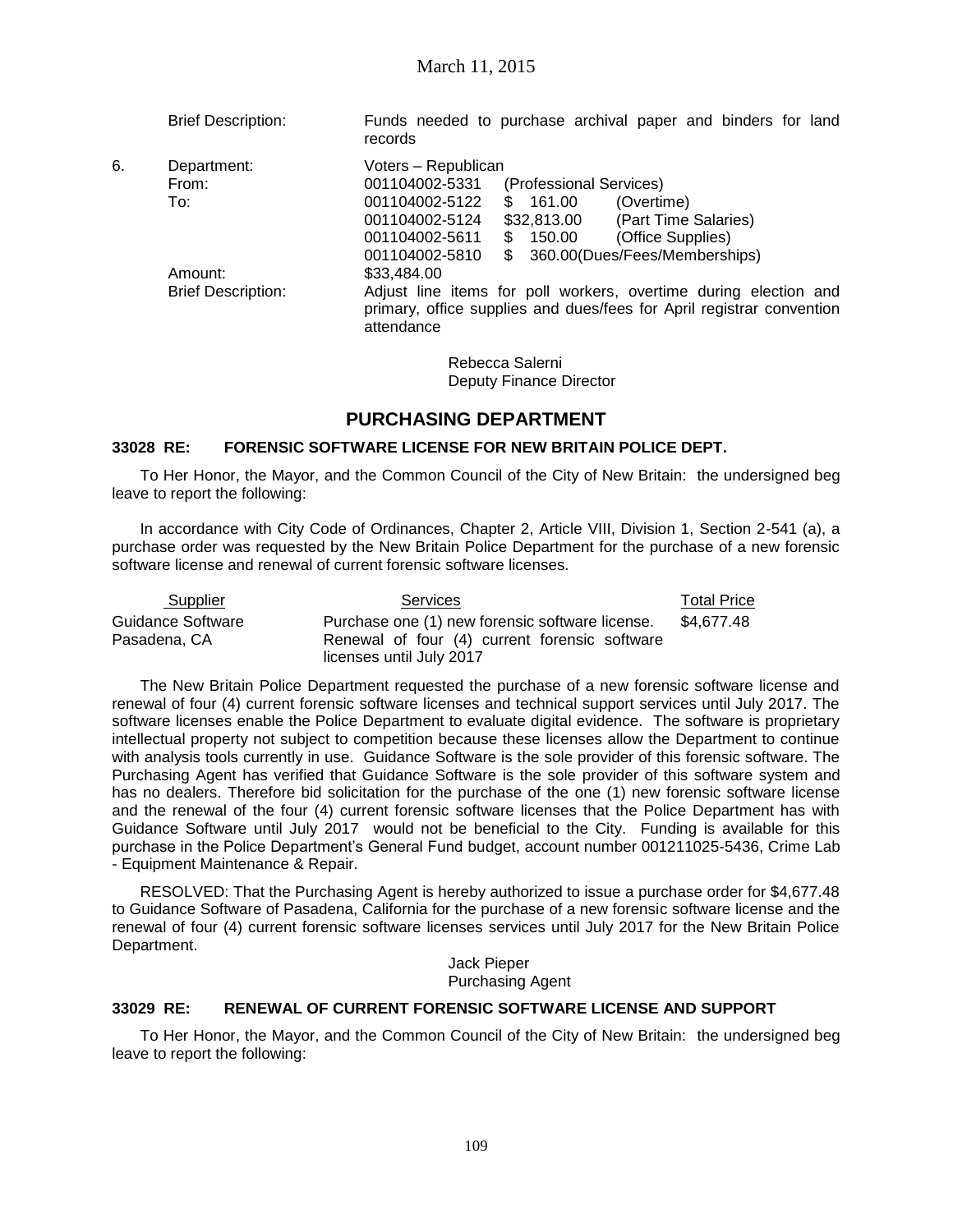# March 11, 2015

In accordance with City Code of Ordinances, Chapter 2, Article VIII, Division 1, Section 2-541 (a), a purchase order was requested by the New Britain Police Department for the purchase of a new forensic software license.

| Supplier                               | <b>Services</b>                                                 | <b>Annual Price</b> | Qtv     | <b>Total Price</b> |
|----------------------------------------|-----------------------------------------------------------------|---------------------|---------|--------------------|
| Cellebrite USA, Corp.<br>Glen Rock, NJ | Annual Renewal of a<br>Forensic Software License and<br>Support | \$3.299.00          | 3 Years | \$9.897.00         |

The New Britain Police Department requested the renewal of a current forensic software license and technical support services for the next three (3) years. The software license enables the Police Department to evaluate digital evidence. It is proprietary intellectual property not subject to competition because this license allows the Department to continue with analysis tools currently in use. Cellebrite USA of Glen Rock, New Jersey is the sole proprietor and provider of this forensic software. The Purchasing Agent has verified that Cellebrite USA of Glen Rock, New Jersey is the sole proprietor and provider of this system and has no dealers. Therefore bid solicitation for the renewal of the forensic software licenses and technical support services for the next three (3) years would not be beneficial to the City. Funding is available for this purchase in the Police Department's General Fund budget, account number 001211025-5436, Crime Lab - Equipment Maintenance & Repair.

RESOLVED: That the Purchasing Agent is hereby authorized to issue a purchase order annually for \$3,299.00 for the next three (3) years to Cellebrite USA of Glen Rock, New Jersey for the annual renewal of a current Forensic Software License and Technical Support Services for the New Britain Police Department.

> Jack Pieper Purchasing Agent

#### **33031 RE: PRINTING OF BROCHURES FOR THE PARKS, RECREATION AND COMMUNITY SERVICES DEPT.**

To Her Honor, the Mayor, and the Common Council of the City of New Britain: the undersigned beg leave to report the following:

Public Bid No. 3811 was solicited and received in accordance with the Purchasing Ordinances of the City of New Britain for the Printing of Summer/Fall 2015 and the Winter/Spring 2015-2016 Brochures for the Parks, Recreation and Community Services Department. Funding is available for the printing of these Brochures within the Parks, Recreation and Community Services Department's Account Number 001420001-5550, General Fund, Printing and Advertising.

Invitations to bid were solicited and the bid was duly advertised in the New Britain Herald Newspaper, the City and State of Connecticut's Department of Administration Services websites and mailed to sixtythree (63) Printing Companies. The Purchasing Agent did not receive any letters from the Printing Companies on the mailing list who indicated that they could not respond to the bid request. The responses received are on file in the Town Clerk's Office.

The bids were reviewed for conformance to specifications by the Parks, Recreation and Community Services Department's Administration and the Purchasing Agent. As done previously, the Parks, Recreation and Community Services Department would like a brochure that is appealing so more parents look at the brochure and become aware of the programs offered by the City for their children. Therefore the Director of the Parks, Recreation and Community Services Department is recommending that the bid be awarded to Woodward Printing Services of Platteville, WI who was the lowest bidder and met all of the bid specifications for the printing of the brochures. Woodward Printing Services was awarded the bid for the printing of the brochures in 2014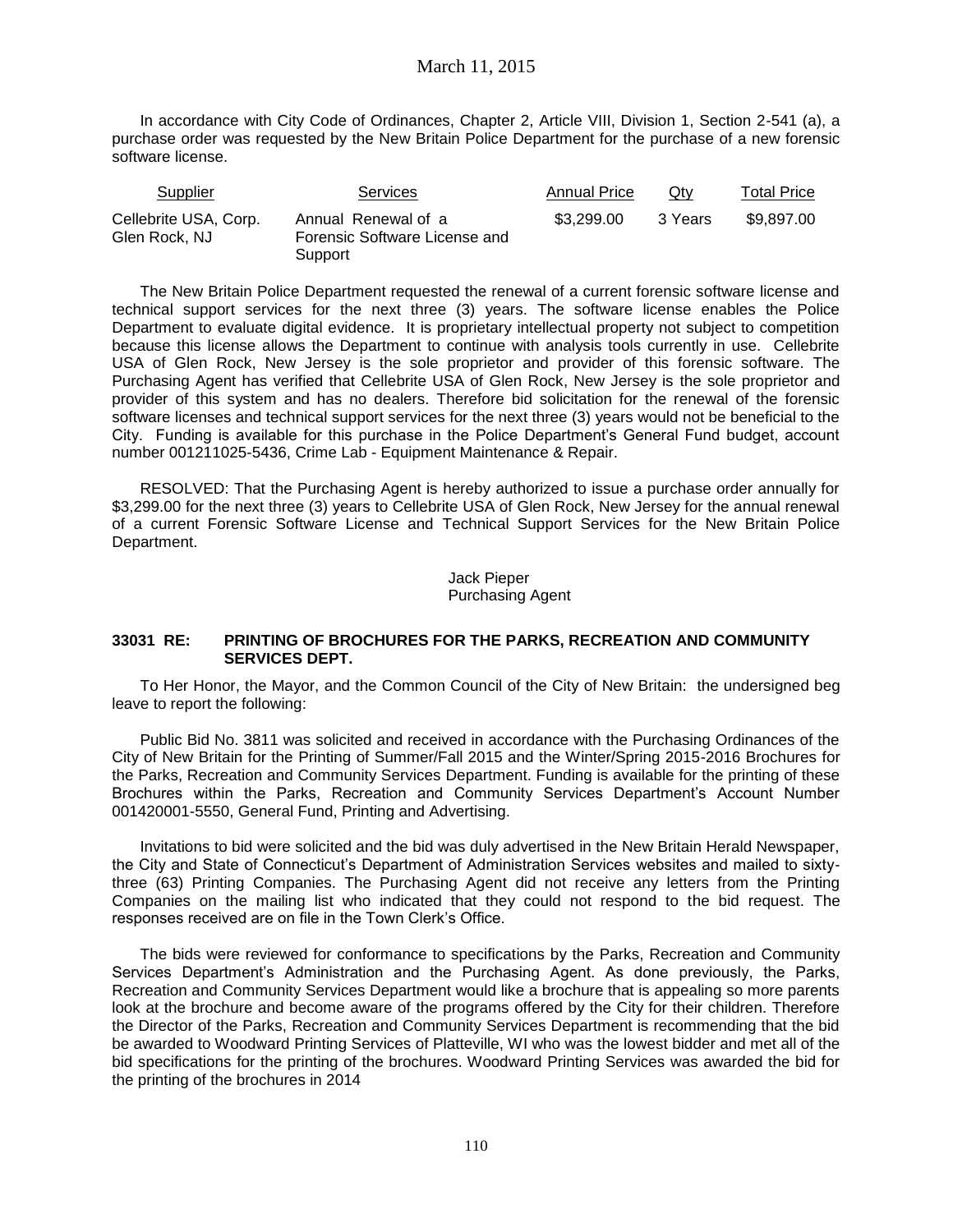# March 11, 2015

RESOLVED: That the Purchasing Agent is hereby authorized to enter into a contract and issue purchase orders to Woodward Printing Services of Platteville, WI in the amount of \$1,787.00 for the printing of 10,000 Summer/Fall 2015 Brochures and \$1,787.00 for the printing of 10,000 Winter/Spring 2015-2016 Brochures for the Parks, Recreation and Community Services Department per the terms and specifications of Public Bid No. 3811.

#### Jack Pieper Purchasing Agent

### **33032 RE: PURCHASE OF CHEMICALS, FERTILIZERS, GRASSES AND PESTICIDES FOR PARKS & REC AND STANLEY GOLF COURSE**

To Her Honor, the Mayor, and the Common Council of the City of New Britain: the undersigned beg leave to report the following:

Public Bid No. 3816 was solicited and received in accordance with the Purchasing Ordinances of the City of New Britain for required purchases of Chemicals, Fertilizers, Grasses and Pesticides for the Parks, Recreation and Community Services Department and the Stanley Golf Course. Funding is available for these purchases within the Parks, Recreation and Community Services Department's Account Number 001419003-5659, General Fund, Horticulture, Operating Materials and Supplies and the Stanley Golf Course's account number 201420101-5616, Operational Fund, Fertilizers and Chemicals.

Invitations to bid were solicited and the bid was duly advertised in the New Britain Herald Newspaper, the City and State of Connecticut's Department of Administration Services websites and mailed to twentyfour (24) Chemical, Fertilizer, Grass and Pesticide Companies. The Purchasing Agent did not receive any letters from the Chemical, Fertilizer, Grass and Pesticide Companies on the mailing list indicating they could not provide a response to the bid request. The responses received are on file in the Town Clerk's Office.

The bids were reviewed for conformance with specifications by Parks, Recreation and Community Services Department's and the Stanley Golf Course's Administration as well as the Purchasing Agent. Considerations in determining the awards were:

- In some instances two awards were made. Patents on the formulations of many previously purchased products have run out, and generic forms have emerged. In those cases a brand name and a generic product have been chosen. Generics, which do not have a proven track record, will be tested during the season.
- Ties were awarded in accordance with City of New Britain Code of Ordinance section 2-573.
- In some cases it appears that the low bidder was not selected; however, not all bidders submitted responses on the correct unit size. Conversions were made by Golf Course Administration for comparison.
- In some cases Bidders supplied the same prices because they are agency priced by the manufacturer so all distributors must sell at the same price for specific Pesticides. This will enable the Parks and Recreation Division and the Stanley Golf Course to obtain the needed items if one of the distributors cannot supply them in a timely manner.
- Four (4) Bidders no longer had sales representatives to handle orders or address product issues or concerns.

Therefore, the Director of the Parks, Recreation and Community Services Department is recommending that the bid be awarded to following companies, Hart Seed of Wethersfield, CT, Tom Irwin, Inc. of Burlington, MA., D&S of Durham, CT, Harrell LLC of Stafford Springs, CT., Metro Turf of Brookfield, CT., EH Turf Supply of Exeter, RI, Atlantic Golf and Turf of Turner Falls, MA., John Deer Landscapes of Cleveland OH., Seeton Turf Warehouse of Mount Laurel, NJ, Cardinels, Inc. of Unionville, CT., Plant Food Company, Inc. of Cranbury, NJ., Tuckahoe Turf Farms of Canton, MA., and Helen Chemical of Hatfield, MA.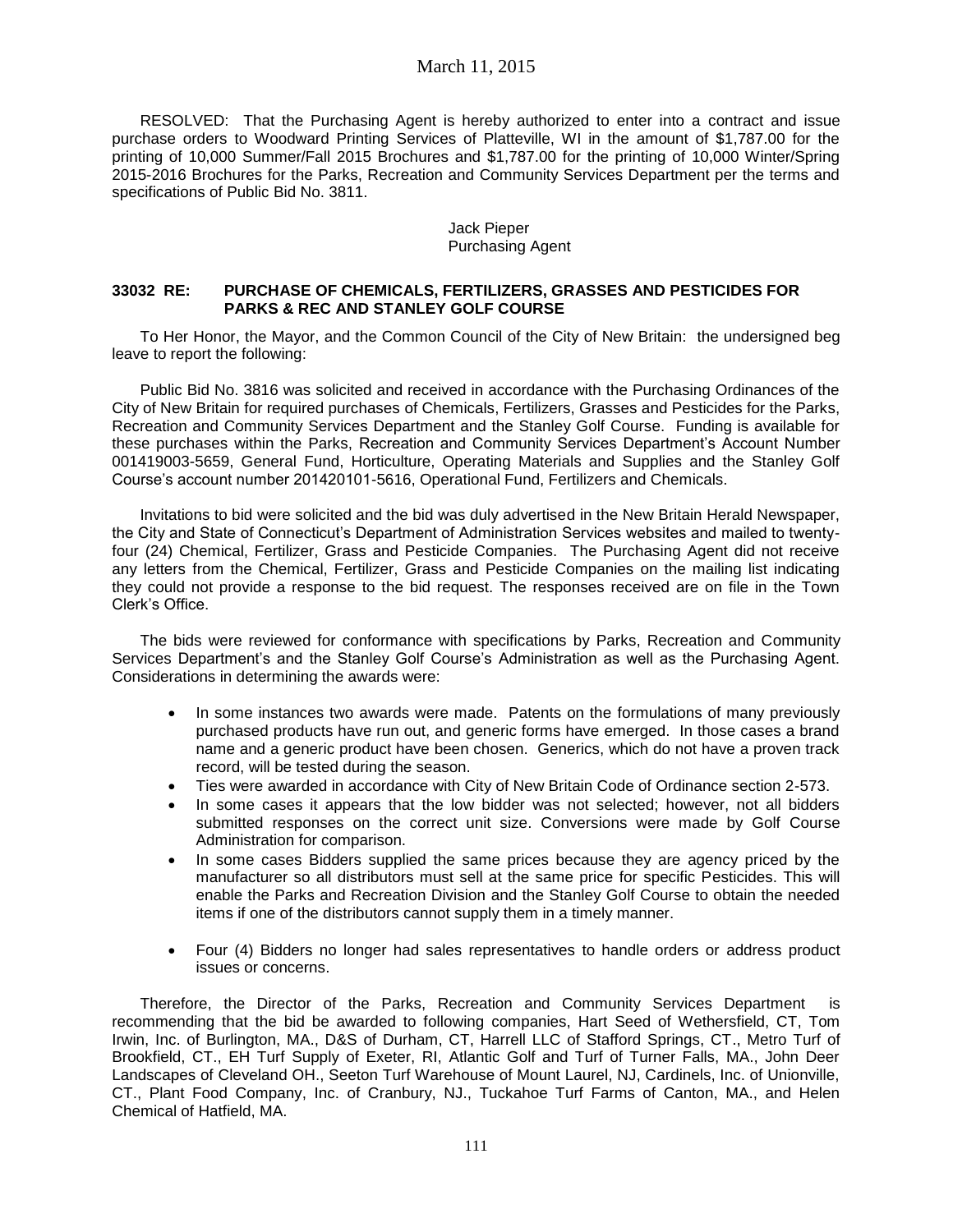RESOLVED: That the Purchasing Agent is hereby authorized to issue purchase orders to Hart Seed of Wethersfield, CT, Tom Irwin, Inc of Burlington, MA., D&S of Durham, CT, Harrell LLC of Stafford Springs, CT., Metro Turf of Brookfield, CT., EH Turf Supply of Exeter, RI, Atlantic Golf and Turf of Turner Falls, MA., John Deer Landscapes of Cleveland OH., Seeton Turf Warehouse of Mount Laurel, NJ, Cardinels,Inc. of Unionville, CT., Plant Food Company, Inc of Cranbury, NJ., Tuckahoe Turf Farms of Canton, MA., and Helen Chemical of Hatfield, MA. on an as-needed basis, from March 15, 2015 to March 14, 2016 as per the selected prices highlighted on the attachment as well as the specifications, terms and conditions of Public Bid No. 3816.

> Jack Pieper Purchasing Agent

# **BOARD OF POLICE COMMISSIONERS**

#### **32494-1 RE: "STOP" SIGN AT THE END OF NELSON STREET AT THE INTERSECTION OF NANCY RD**

To Her Honor, the Mayor, and the Common Council of the City of New Britain: the undersigned beg leave to report the following:

The Traffic Safety Bureau supervisor reviewed the intersection of Nelson Street and Nancy Road. This is a three-way intersection. Nancy Road is the major roadway and clear sightlines exist in both directions. An accident history inquiry shows no accidents in this intersection in the past year. State statutes provide instructions in that vehicles approaching an intersection that does not cross (Nelson Street at Nancy Road) are compelled to stop and ensure that the roadway is clear of oncoming traffic before turning in either direction, regardless of a stop sign being in place. It is recommended that this petition be denied.

The Board voted to deny this request to install a "STOP" sign at the end of Nelson Street at the intersection of Nancy Road.

> Jack W. Ferguson II Clerk of the Board

#### **32615-1 RE: CROSSWALK REVIEW NEAR JEFFERSON ELEMENTARY SCHOOL ON THE CORNER OF HORSEPLAIN RD AND SLATER RD**

To Her Honor, the Mayor, and the Common Council of the City of New Britain: the undersigned beg leave to report the following:

The Traffic Safety Bureau supervisor surveyed the area and found an existing crosswalk at the intersection of Horseplain Road at Slater Road that goes north/south across Horseplain Road. Approximately 100 feet up the road is a crosswalk that goes east/west across Slater Road at the intersection of Slater Road and Woodhaven Drive. Another crosswalk 100 feet away seems to be redundant. Recommend denial of this petition.

The Board voted to deny any revision to the crosswalks on the corner of Horseplain Road and Slater Road.

Jack W. Ferguson II Clerk of the Board

#### **32616-1 RE: "NO PARKING ANY TIME" SIGN REMOVAL ON WESTERLY ST**

To Her Honor, the Mayor, and the Common Council of the City of New Britain: the undersigned beg leave to report the following: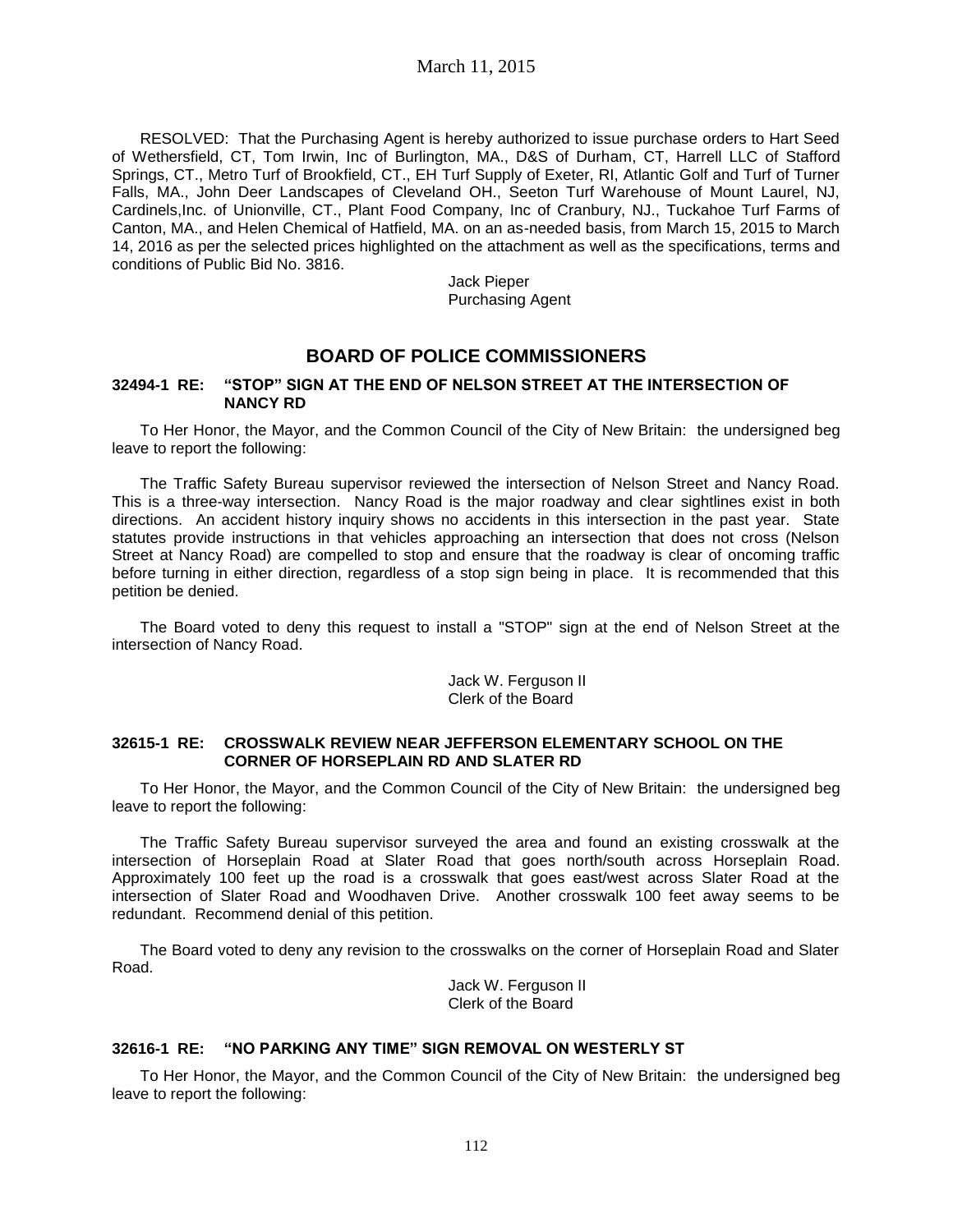The Traffic Bureau supervisor surveyed the area of this request to remove all "No Parking Any Time" signs from the east side of Westerly Street. He found Westerly Street to be a low volume residential street with cars often parked on the west side of the street. Westerly Street is not of sufficient road width to allow parking on both sides of the street and still provide for two way traffic and access for emergency vehicles. The Acting City Engineer concurs. Their recommendation is to deny this petition.

The Board voted to deny this request to remove all "No Parking Any Time" signs from Westerly Street.

> Jack W. Ferguson II Clerk of the Board

#### **32635-1 RE: "NO PARKING BETWEEN 8 AM AND 8 PM" SIGNS ON HIGHLAND TERRACE AT PARK DR AND IN FRONT OF 72 PARK DR**

To Her Honor, the Mayor, and the Common Council of the City of New Britain: the undersigned beg leave to report the following:

The Traffic Bureau supervisor surveyed the area of this request and found signage indicating parking restrictions on Highland Terrace are currently in effect. However, he did find areas where the signage is missing. He also found that signage in front of 72 Park Drive to be unnecessary.

The Board voted to have Public Works replace missing parking restriction signage on Highland Terrace.

> Jack W. Ferguson II Clerk of the Board

#### **32636-1 RE: INVESTIGATION OF PARKING PROBLEMS ON TORKOM DR**

To Her Honor, the Mayor, and the Common Council of the City of New Britain: the undersigned beg leave to report the following:

The Traffic Safety Bureau supervisor interviewed several residents on Torkom Drive and found one person had complained that a neighbor was parking too close to her driveway. He spoke with her neighbor and asked him to not block her driveway and he agreed to be more cognizant of where he parked.

No further action is required.

Jack W. Ferguson II Clerk of the Board

#### **32659-1 RE: LIMITING PARKING TO ONE SIDE OF THE STREET ON SOUTH BURRITT ST.**

To Her Honor, the Mayor, and the Common Council of the City of New Britain: the undersigned beg leave to report the following:

The Traffic Safety Bureau supervisor surveyed the area and found legally parked cars on both sides of South Burritt Street. This street is lightly travelled and there is ample room for two-way traffic to traverse the roadway. An emergency vehicle such as a fire truck or ambulance would have room to pass oncoming traffic at a reduced speed. A two year inquiry into the past accident history of the street revealed one motor vehicle accident and one accident involving a motorist attempting to evade police. It is recommended that this petition be denied.

The Board voted to deny this petition to limit parking to one side of South Burritt Street.

Jack W. Ferguson II Clerk of the Board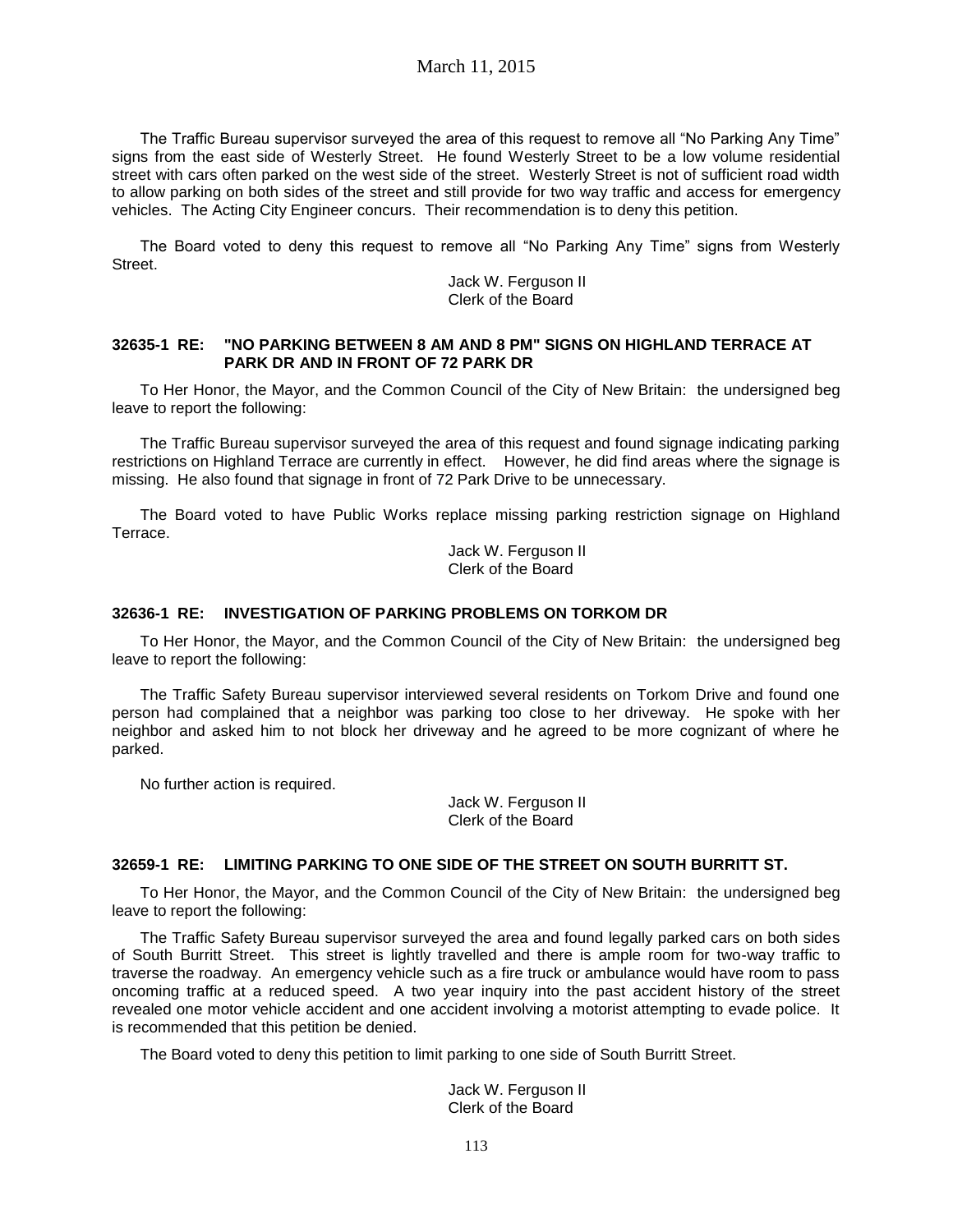#### **32661-1 RE: INSTALLATION OF A "DEER CROSSING" SIGN ON SHUTTLE MEADOW AVE**

To Her Honor, the Mayor, and the Common Council of the City of New Britain: the undersigned beg leave to report the following:

The Board voted to approve this request to install a deer crossing sign on Shuttle Meadow Avenue just before the road splits off to Reservoir Road.

#### Jack W. Ferguson II Clerk of the Board

#### **32769-1 RE: "STOP" SIGNS AT THE INTERSECTION OF WILLOW ST AND PUTNAM ST**

To Her Honor, the Mayor, and the Common Council of the City of New Britain: the undersigned beg leave to report the following:

The stop signs at the intersection of Willow Street and Putnam Street in this petition have been addressed and approved on several different occasions. The intersection of Willow and Putnam Streets is governed by a stop sign in each direction.

No action is needed by the Board.

Jack W. Ferguson II Clerk of the Board

#### **32787-1 RE: "SPEED LIMIT" SIGNS AND "STOP" SIGN ON ELAM ST**

To Her Honor, the Mayor, and the Common Council of the City of New Britain: the undersigned beg leave to report the following:

The Traffic Safety Bureau personnel conducted a traffic survey in and around the area of Elam Street from 06/03/2014 to 06/08/2014. There were 2,033 cars that passed thru the area during the study at an average speed of 23 mph. The prevailing speed limit is 25 mph. There are no speed limit signs on Elam Street. Two should be posted, one in each direction on either side of the curve. There is no stop sign where Elam meets Osgood. Since visibility is an issue, it would be an added safety measure to place a stop sign on Elam Street as it intersects Osgood Avenue.

The Board voted to have two speed limit signs erected on Elam Street, one in each direction, and a stop sign installed on Elam Street where it intersects Osgood Avenue.

> Jack W. Ferguson II Clerk of the Board

### **32804-1 RE: TRAFFIC STUDY AROUND THE AREA OF NORTHRIDGE CONDOMINIUMS ON NORTH MOUNTAIN RD**

To Her Honor, the Mayor, and the Common Council of the City of New Britain: the undersigned beg leave to report the following:

The Traffic Safety Bureau supervisor surveyed the area and found only one (1) complaint of speeding on North Mountain Road last year (2013). Directed traffic enforcement was conducted in the area and no speeding was noticed or documented. A one year check of traffic accidents revealed no accidents on North Mountain Road (only accidents within the DMV parking lot were found). Due to the very short distance between the DMV parking lot and the STOP sign on West Main Street, a driver would be driving in a fairly reckless manner to reach an excessive speed. There is no evidence of speeding vehicles on North Mountain Road.

No further action required by the Board.

Jack W. Ferguson II Clerk of the Board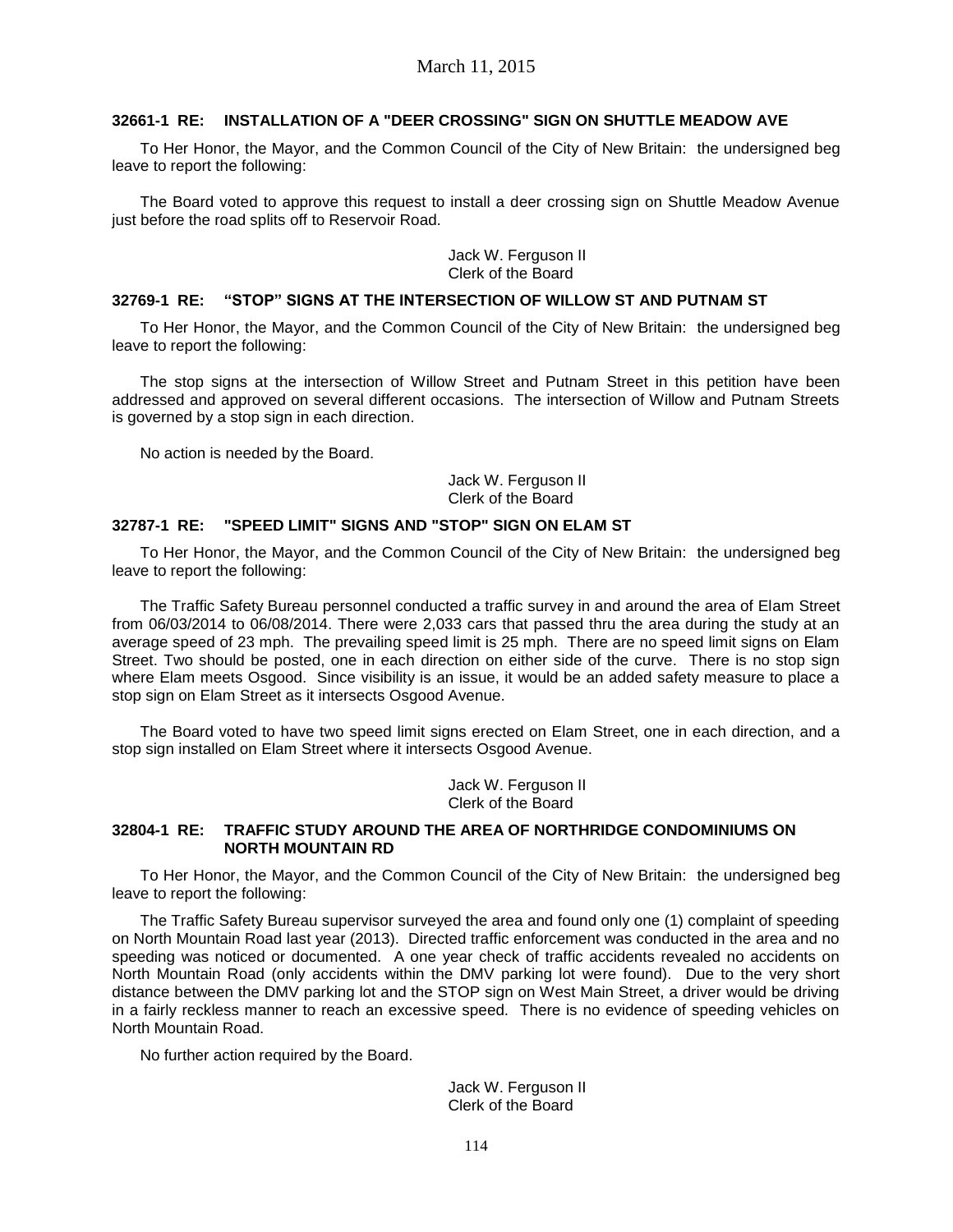#### **32805-1 RE: NO TRUCK ZONE ON KELSEY ST**

To Her Honor, the Mayor, and the Common Council of the City of New Britain: the undersigned beg leave to report the following:

The Traffic Safety Bureau supervisor conducted a three (3) year traffic study of the area and found no truck-related accidents. A "NO TRUCKS" prohibition would make it illegal for any truck to use the street regardless of purpose. For example: residential oil delivery, parcel delivery, moving van, etc. A "NO THRU TRUCKS" exclusion could be posted, but the state statute is generally unenforceable. It only affects trucks that originate within the City or that have a stop within the City. Kelsey Street is low volume, and not a cut through in either direction. It is recommended that this petition be denied.

The Board voted to deny this petition to make Kelsey Street a no truck zone.

Jack W. Ferguson II Clerk of the Board

#### **32839-1 RE: VAGRANCY ISSUE IN VACANT LOT ON THE CORNER OF MYRTLE STREET AND CLEVELAND ST**

To Her Honor, the Mayor, and the Common Council of the City of New Britain: the undersigned beg leave to report the following:

The Traffic Safety supervisor sent two officers to this location and found two couches and a carpet. There were no vagrants present or indications that this lot is used on a regular basis. An officer contacted Stanley Black & Decker to remove the couches and carpet. On a subsequent follow-up five days later, the couches and carpet had been removed from the lot. The property will be checked nightly to prevent any reoccurrence of the problem.

No further action is required by the Board at this time.

#### Jack W. Ferguson II Clerk of the Board

#### **32857-1 RE: "NO PARKING" SIGNS ON EITHER SIDE OF THE STREET BETWEEN 700-772 ELLIS ST**

To Her Honor, the Mayor, and the Common Council of the City of New Britain: the undersigned beg leave to report the following:

The Traffic Safety Bureau supervisor surveyed the area and found that portion of Ellis Street to be very wide, had no line of sight issues for drivers and only one motor vehicle accident in the last three years. Due to the apartment complex on Ellis Street, on street parking is a necessity. It is recommended that this petition be denied.

The Board voted to deny this petition to install "NO PARKING" signs on either side of the street between 700 - 772 Ellis Street.

> Jack W. Ferguson II Clerk of the Board

#### **32858-1 RE: TRAFFIC FLOW AND "STOP" SIGN COMPLIANCE ON THE CORNER OF STANLEY ST AND SOUTH ST**

To Her Honor, the Mayor, and the Common Council of the City of New Britain: the undersigned beg leave to report the following: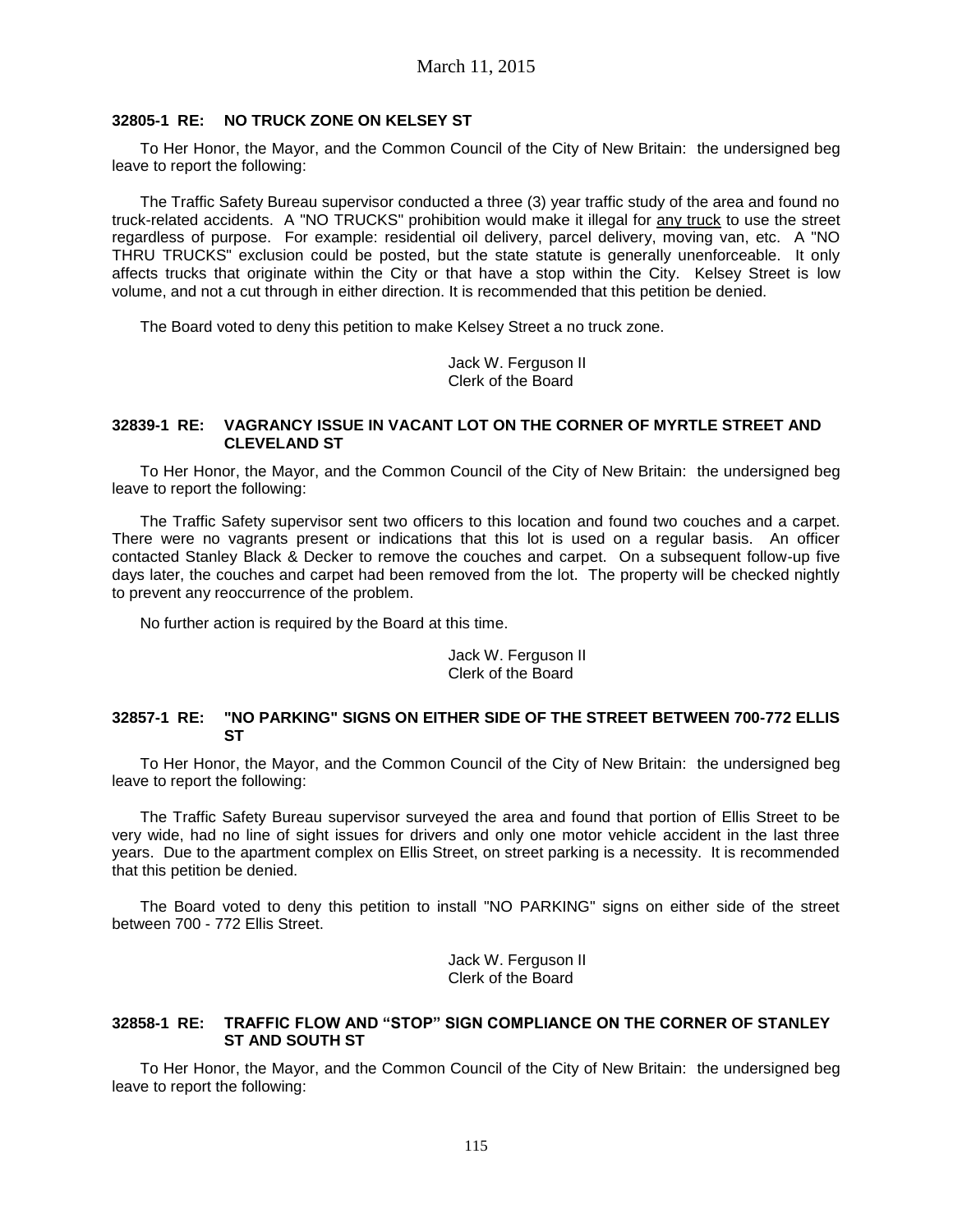### March 11, 2015

The Traffic Safety Bureau supervisor surveyed the area and found that Stanley Street ends at South Street in a "T" intersection. Stanley Street has a stop sign, South Street does not. No motor vehicle accidents or complaints of violations have been reported in the last 18 months. Traffic Enforcement Officers will monitor for speeding violations, stop sign compliance and target enforcement in the area.

No further action is required by the Board at this time.

Jack W. Ferguson II Clerk of the Board

#### **32859-1 RE: PARKING IN THE AREA OF 467 MYRTLE ST**

To Her Honor, the Mayor, and the Common Council of the City of New Britain: the undersigned beg leave to report the following:

The Traffic Safety Bureau supervisor surveyed the area and found confusing parking signage. There is a "NO PARKING" sign and directly below it is a "PARKING from 7:00am-8:00am" sign on the same pole. This confusion may have caused motorists to park in front of 467 Myrtle instead of farther east toward Cleveland Street. He recommended removing the "PARKING" sign and moving the "NO PARKING" sign farther east to create more parking spaces. Alderman Smedley interjected the possibility of posting a "15 Minute Loading/Unloading" sign in front of 467 Myrtle to ensure parking availability for the resident's handicap van service.

The Board voted to remove the "PARKING" sign and move the "NO PARKING" sign farther east to create more parking spaces, additionally include posting a "15 Minute Loading/Unloading" sign in front of 467 Myrtle.

> Jack W. Ferguson II Clerk of the Board

#### **32892-1 RE: "NO PARKING" SIGNS AROUND THE AREA OF 222 HILLHURST AVENUE**

To Her Honor, the Mayor, and the Common Council of the City of New Britain: the undersigned beg leave to report the following:

The "NO PARKING" sign near 222 Hillhurst Avenue was removed or broken over last winter. Public Works will replace the missing sign.

No further action required by the Board.

Jack W. Ferguson II Clerk of the Board

#### **32893-1 RE: "NO PARKING" SIGNS IN FRONT OF 46-64 ROXBURY RD**

To Her Honor, the Mayor, and the Common Council of the City of New Britain: the undersigned beg leave to report the following:

The Traffic Safety Bureau supervisor surveyed the area and found that removal of the "NO PARKING" signs on the north side of Roxbury Road, allowing parking on both sides of the street, would severely constrict the roadway. The curve in that particular section would also greatly reduce the line of sight for vehicles operating on the roadway. For these reasons, the Traffic Safety Bureau supervisor recommends denying this request to remove the "NO PARKING" signs in front of 46 - 64 Roxbury Road.

The Board voted to deny this request to remove the "NO PARKING" signs in front of 46 - 64 Roxbury Road

Jack W. Ferguson II Clerk of the Board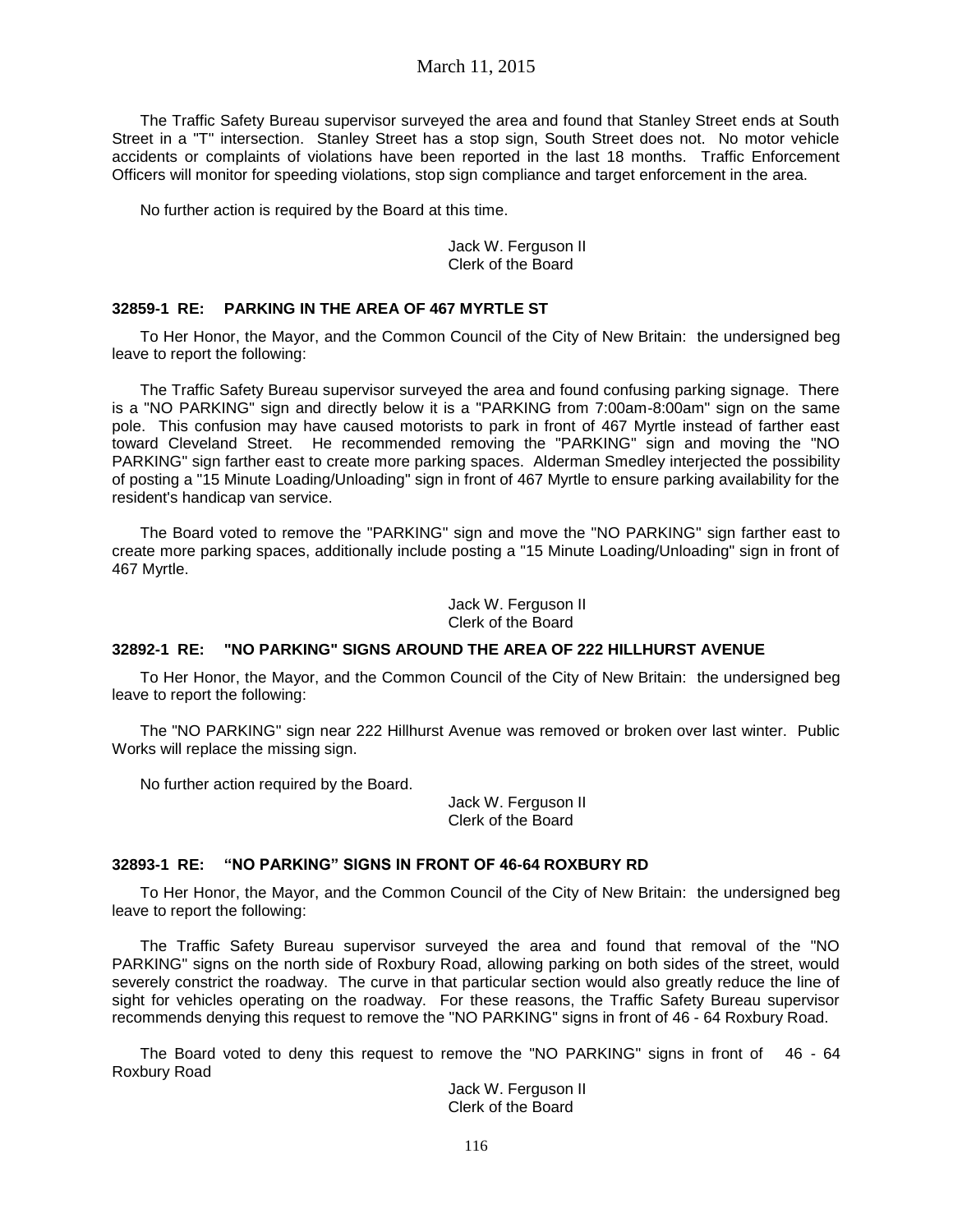#### **32905-1 RE: PROPOSED AMENDMENT TO THE CODE OF ORDINANCES TO PROVIDE RESTRICTIONS FOR ON STREET PARKING IN SINGLE FAMILY RESIDENTIAL ZONES**

To Her Honor, the Mayor, and the Common Council of the City of New Britain: the undersigned beg leave to report the following:

The Traffic Safety Bureau supervisor examined the feasibility of enforcing this ordinance. An officer observing a parked vehicle at the beginning of his/her eight (8) hour shift would not be on duty twelve hours later to check this parked vehicle, making this ordinance almost unenforceable. There is a mechanism in place for residents to address long term parking concerns and/or problems. The Traffic Safety Bureau supervisor respectfully recommends denial of this resolution.

The Board voted to deny this petition to amend the Code of Ordinances to provide restrictions for on street parking in single family residential zones.

> Jack W. Ferguson II Clerk of the Board

#### **32909-1 RE: "STOP" SIGN AT THE EAST END OF AUSTIN STREET HEADING ONTO CHAPMAN ST**

To Her Honor, the Mayor, and the Common Council of the City of New Britain: the undersigned beg leave to report the following:

The Traffic Safety Bureau supervisor conducted a survey of the intersection and found traffic on Austin Street and Chapman Street is not governed by any traffic control signage. Austin Street is a minor road, lightly travelled. Clear sightlines exist on Chapman Street in both directions. A three year accident history shows no motor vehicle accidents occurring in this intersection. In accordance with the Manual on Uniform Traffic Control Devices established by the USDOT, a "STOP" sign is not warranted on Austin Street absent an engineering study contrary to the above criteria. For these reasons, the Traffic Safety Bureau supervisor recommends denying this request to install a "STOP" sign at the east end of Austin Street heading onto Chapman Street.

The Board voted to deny this request to install a "STOP" sign at the east end of Austin Street heading onto Chapman Street.

Jack W. Ferguson II Clerk of the Board

#### **32910-1 RE: "STOP" SIGNS IN BOTH DIRECTIONS ON MCKINLEY DR. AT THE INTERSECTION OF HALE LANE**

To Her Honor, the Mayor, and the Common Council of the City of New Britain: the undersigned beg leave to report the following:

The Traffic Safety Bureau supervisor reviewed the signage at the intersection in question and found no posted signs because it is a "T" intersection and State Statutes require motorists to stop and clear the intersection before entering the roadway. There is adequate line of sight in all directions; no reported accidents there in the last year and no complaints of speeding have been received. The petition asks for "STOP" signs to slow down speeding vehicles which is a direct violation of the Manual on Uniform Traffic Control Devices. It is recommended that this request be denied.

The Board voted to deny this request to install stop signs in both directions on McKinley Drive at the intersection of Hale Lane to slow down the speeding vehicles.

> Jack W. Ferguson II Clerk of the Board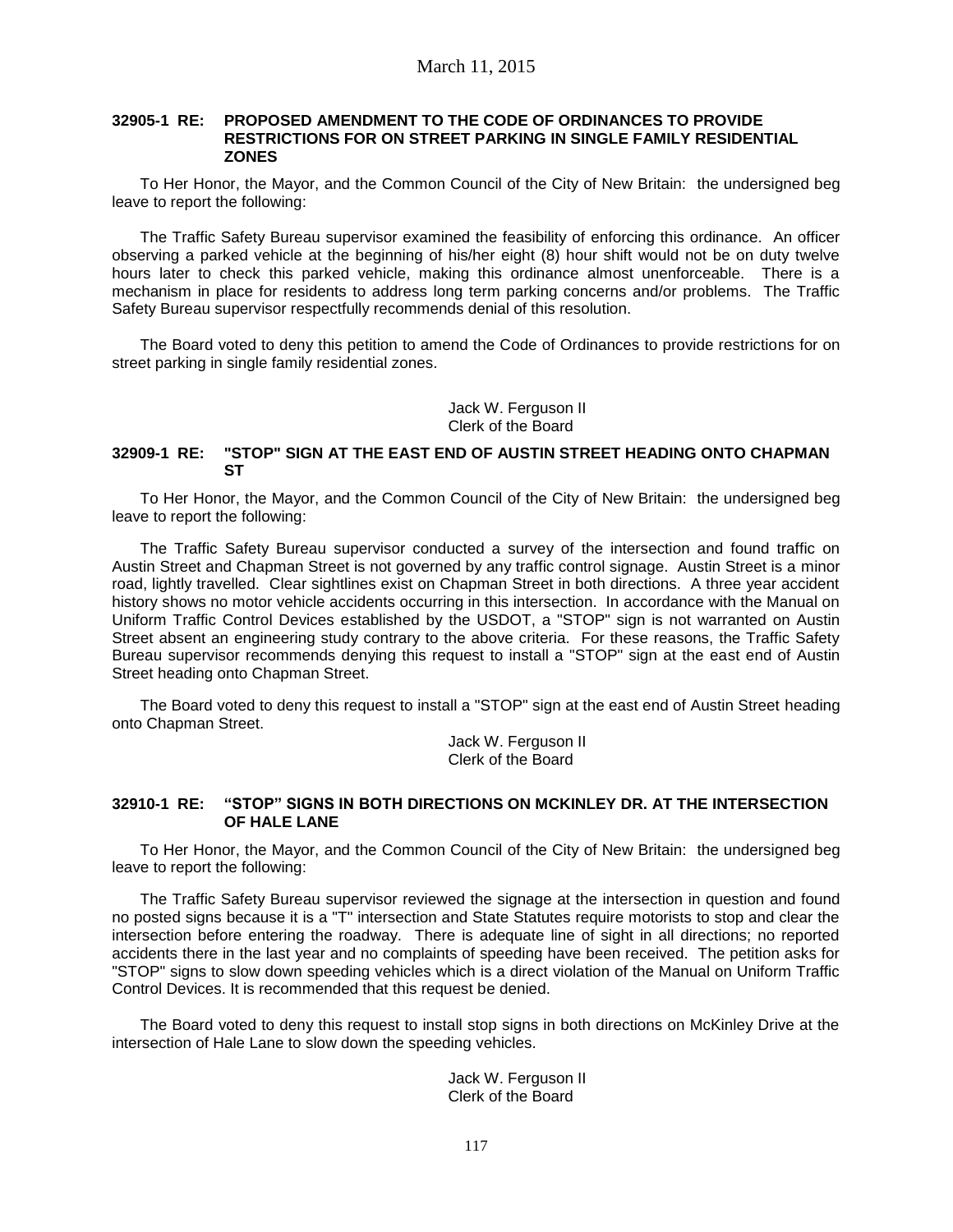#### **32960-1 RE: FOUR WAY "STOP" SIGNS AT THE CORNER OF CHAPMAN ST AND RHODES ST**

To Her Honor, the Mayor, and the Common Council of the City of New Britain: the undersigned beg leave to report the following:

Petition #32318 requesting "STOP" signs on Chapman Street at Rhodes Street was denied by the Board on June 18, 2013. It was recommended at that time that additional signage, "CROSSING TRAFFIC DOES NOT STOP", be attached to the Rhodes Street stop signs. Those signs are not currently present, but will be posted. Chapman Street is the major roadway. Clear sightlines exist on Chapman Street in both directions at Rhodes Street. In accordance with the Manual on Uniform Traffic Control Devices established by the USDOT, "STOP" signs are not warranted on Chapman Street absent an engineering study contrary to the above criteria. For these reasons, the Traffic Safety Bureau supervisor recommends denying this request to install four way "STOP" signs at the intersection Chapman Street and Rhodes Street.

The Board voted to deny this request to install four way "STOP" signs at the intersection Chapman Street and Rhodes Street.

> Jack W. Ferguson II Clerk of the Board

#### **32962-1 RE: "STOP" SIGN AT THE CORNER OF KERIN DR AND STANWOOD DR**

To Her Honor, the Mayor, and the Common Council of the City of New Britain: the undersigned beg leave to report the following:

The Traffic Safety Bureau supervisor conducted a survey of the intersection and found traffic on Kerin Drive and Stanwood Drive is not governed by any traffic control signage. Both Kerin Drive and Stanwood Drive are minor streets with Kerin Drive a dead end east of Stanwood Drive. Clear sightlines exist on Stanwood Drive in both directions. A three year accident history shows no motor vehicle accidents occurring in this intersection. In accordance with the Manual on Uniform Traffic Control Devices established by the USDOT, a "STOP" sign is not warranted on Kerin Drive absent an engineering study contrary to the above criteria. For these reasons, the Traffic Safety Bureau supervisor recommends denying this request to install a "STOP" sign at the corner of Kerin Drive and Stanwood Drive.

The Board voted to deny this request to install a "STOP" sign at the corner of Kerin Drive and Stanwood Drive.

> Jack W. Ferguson II Clerk of the Board

#### **33000-1 RE: FOUR WAY "STOP" SIGN AT THE INTERSECTION OF BINGHAM ST AND ROCKY HILL AVE**

To Her Honor, the Mayor, and the Common Council of the City of New Britain: the undersigned beg leave to report the following:

Petition #29721 requesting a four-way "STOP" at the intersection of Bingham Street and Rocky Hill Avenue was denied by the Board on August 21, 2007. The City Engineer conducted a survey of the intersection and found that traffic on Bingham Street is governed by a "STOP" sign and traffic on Rocky Hill Avenue is not. Rocky Hill Avenue is the major roadway and clear sightlines exist in both directions at Bingham Street. A three year accident history shows two (2) motor vehicle accidents occurring in this intersection since January 2012. In accordance with the Manual on Uniform Traffic Control Devices established by the USDOT, "STOP" signs are not warranted on Rocky Hill Avenue absent an engineering study contrary to the above criteria. For these reasons, the Traffic Safety Bureau supervisor recommends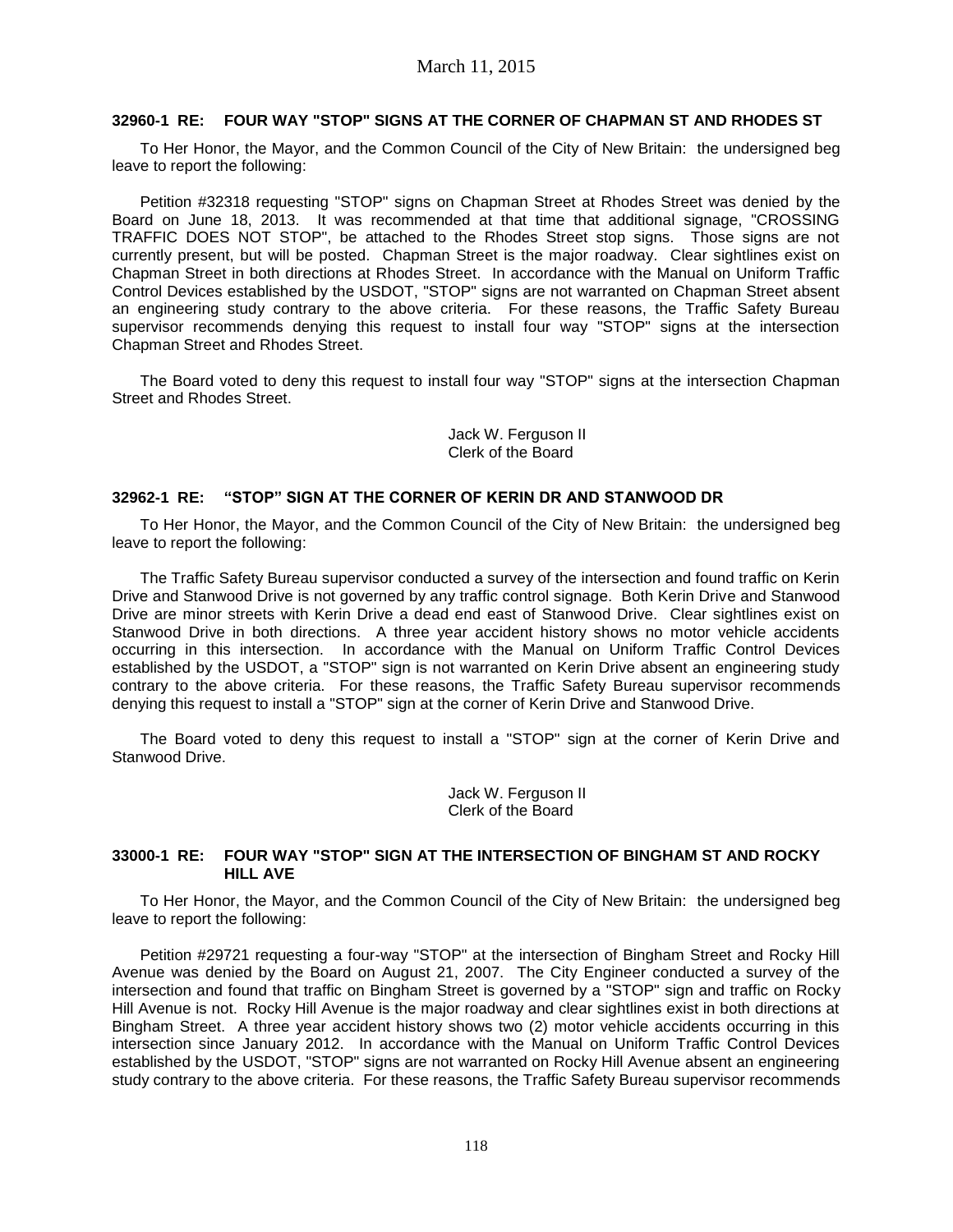denying this request to install a four-way "STOP" at the intersection of Bingham Street and Rocky Hill Avenue.

The Board voted to deny this request to install a four-way "STOP" at the intersection of Bingham Street and Rocky Hill Avenue.

> Jack W. Ferguson II Clerk of the Board

# **COMMITTEE ON ADMINISTRATION, FINANCE AND LAW**

#### **33010-1 RE: PROPOSED AMENDMENT TO THE ORDINANCES TO REFER RECEIVED REPORTS FROM THE COMPENSATION COMMITTEE TO THE COMMITTEE ON ADMINISTRATION, FINANCE AND LAW**

To Her Honor, the Mayor, and the Common Council of the City of New Britain: the undersigned beg leave to report the following:

The Committee on Administration, Finance and Law at a regular meeting and public hearing held on Wednesday evening, March 4, 2015, at 7:00 PM in the Council Chambers, to which was referred the matter of resolution #33010 – Amend Code of Ordinances to refer received reports from the Compensation Committee to the Committee on Administration, Finance and Law, voted to accept and recommend that the following resolution be referred back to the Common Council with a favorable recommendation.

> Alderman David DeFronzo Chair

# **COMMITTEE ON PLANNING, ZONING AND HOUSING**

#### **32997-1 RE: PROPOSED AMENDMENT TO INCREASE THE CITY'S BID THRESHOLD FROM \$3,000 TO \$7,500**

To Her Honor, the Mayor, and the Common Council of the City of New Britain: the undersigned beg leave to report the following:

The Committee on Administration, Finance and Law at a regular meeting and public hearing held on Wednesday evening, March 4, 2015, at 7:00 PM in the Council Chambers, to which was referred the matter of resolution #32997 – Amend Code of Ordinances to increase the City's bid threshold from \$3,000 to \$7,500, voted to accept as amended and recommend that the following amended resolution be referred back to the Common Council with a neutral recommendation.

> Alderman David DeFronzo Chair

#### **32990-1 RE: PROPOSED AMENDMENT TO THE ORDINANCES TO INCREASE FEES FOR SITE PLAN APPROVALS AND ADDING A ZONING COMPLIANCE LETTER FEE**

To Her Honor, the Mayor, and the Common Council of the City of New Britain: the undersigned beg leave to report the following:

The Committee on Planning, Zoning and Housing held a regular meeting and public hearing on Tuesday, March 3, 2015, at 7:00 PM in the Council Chambers, to which was referred the matter of item #32990, an amendment to the Code of Ordinances to provide for an increase in fees for site plan approvals and to add a zoning compliance letter fee, voted to accept and recommend that the following resolution be referred back to the Common Council with a favorable recommendation.

> Alderman Carlo Carlozzi, Jr. **Chair**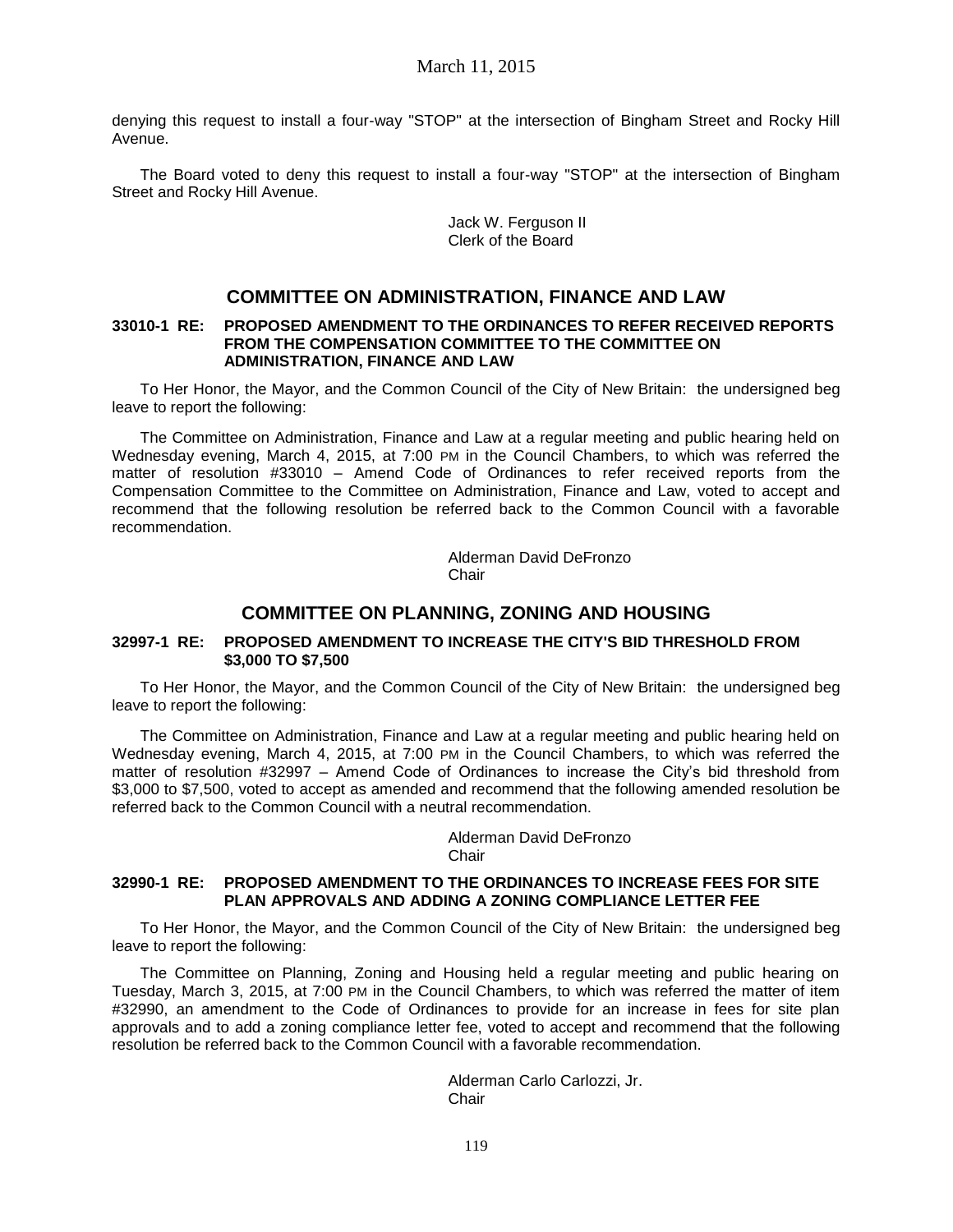#### **33009-1 RE: PROPOSED SALE OF 49 AND 53 BEAVER STREET, 610-626 MAIN ST, 634, 666, 676 AND 686 MAIN ST TO DOUGLAS BROMFIELD**

To Her Honor, the Mayor, and the Common Council of the City of New Britain: the undersigned beg leave to report the following:

The Committee on Planning, Zoning and Housing held a regular meeting and public hearing on Tuesday, March 3, 2015, at 7:00 pm in the Council Chambers, to which was referred the matter of item #33009, the sale of 49 and 53 Beaver Street, 610-626 Main Street, 634, 666, 676 and 686 Main Street for \$130,000 to Douglas Bromfield, voted to accept and recommend that the following resolution be referred back to the Common Council with a favorable recommendation.

> Alderman Carlo Carlozzi, Jr. **Chair**

# **REPORTS OF LEGISLATIVE COMMITTEES, BOARDS, COMMISSIONS AND DEPARTMENTS**

# **PURCHASING DEPARTMENT**

### **33030 RE: SALE OF SURPLUS 2007 E-ONE CYCLONE II HEAVY DUTY RESCUE FIRE TRUCK**

To Her Honor, the Mayor, and the Common Council of the City of New Britain: the undersigned beg leave to report the following:

The City has for sale a 2007 E-One Cyclone II Heavy Duty Rescue Fire Truck which was deemed surplus by the New Britain Fire Department. The Fire Department was unable to generate any interest from Fire Departments within the State of Connecticut who would want to purchase this Recuse Fire Truck. When the bid to sell this E-One Cyclone II Heavy Duty Rescue Fire Truck was solicited by the City in September and October 2014 no bids were received from local Fire Departments or companies who were in the market of purchasing and selling surplus fire trucks.

The Common Council at their August 13, 2014 meeting, per Resolution # 32831 approved Brindless Mountain Fire Apparatus who is in the business of listing and marketing surplus Fire Vehicles to solicit this bid for the City if it could not be sold.

Brindless Mountain Fire Apparatus solicited the sale of the 2007 E-One Cyclone II Heavy Duty Rescue Fire Truck to Fire Departments throughout the United States and posted the sale on their website. They were able to obtain some responses from Fire Departments who wanted to purchase it. The responses received are on file in the Town Clerk's Office.

The responses were reviewed by the Purchasing Agent. The results were given to the Fire Chief for his review. Therefore the Fire Chief is recommending the sale of the 2007 E-One Cyclone II Heavy Duty Rescue Fire Truck be sold for \$361,001.00 to Georgetown County of Georgetown, SC. who was the highest bidder.

RESOLVED: That the Purchasing Agent is hereby authorized to sell the 2007 E-One Cyclone II Heavy Duty Rescue Fire Truck for \$361,001.00 to Georgetown County of Georgetown, SC who was the highest bidder.

#### Jack Pieper Purchasing Agent

Ald. Trueworthy moved to accept and adopt, seconded by Ald. Bielinski. So voted. Approved March 12, 2015 by Mayor Erin E. Stewart.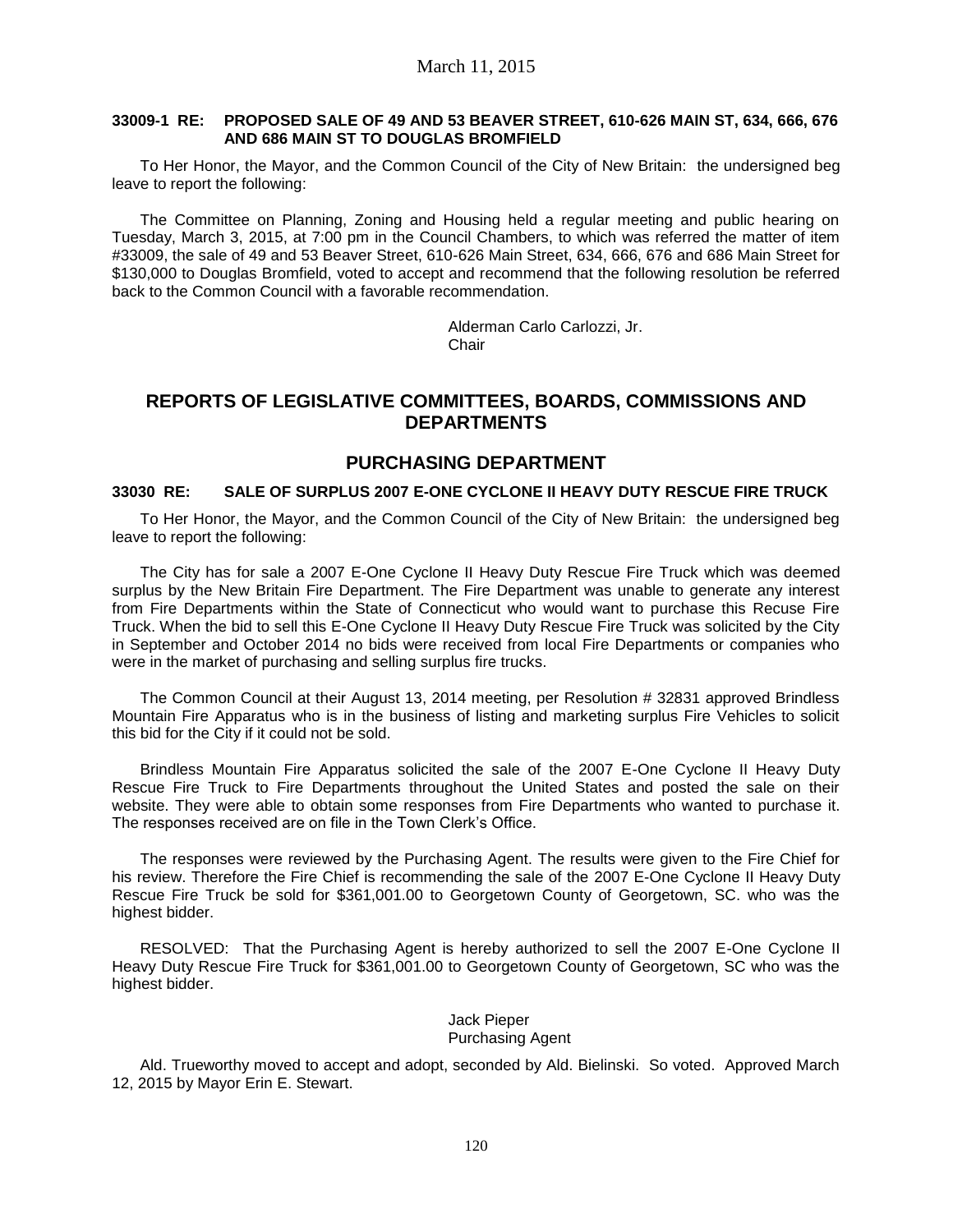# **BOARD OF POLICE COMMISSIONERS**

#### **32770-1 RE: ASSESSMENT OF TRAFFIC PLAN PROPOSED BY THE BOARD OF EDUCATION FOR GAFFNEY SCHOOL**

To Her Honor, the Mayor, and the Common Council of the City of New Britain: the undersigned beg leave to report the following:

The Traffic Safety Bureau personnel conducted a traffic study of the area around Gaffney School on two separate occasions. The combined results of the study show no ongoing speed or reckless driving issues. Mr. Paul Salina briefed the Board on changes to be made to the traffic pattern around Gaffney School over the course of the next year. The primary change would be the addition of a perimeter road linking the Stanwood Drive entrance with the Slater Road entrance. To stop motorists from using this road as a cut-thru, three gates will be installed that will be opened only during arrival and dismissal time. The main objective of this perimeter road is to allow the separation of buses from parents who pick up or drop off. This solution presents several options (one way on the perimeter road, buses only on the perimeter road, etc.) that can be perfected next year when the school is reopened. It is recommended that the Board of Education's traffic plan presented by Mr. Salina be approved.

The Board voted to approve the traffic plan presented by the Board of Education for Gaffney School.

Jack W. Ferguson II Clerk of the Board

Ald. Carlozzi moved to receive, seconded by Ald. DeFronzo. So voted. Approved March 12, 2015 by Mayor Erin E. Stewart.

#### **33001-1 RE: ADDITIONAL SPEED LIMIT SIGNAGE ON BARBOUR RD DUE TO EXCESSIVE SPEEDING**

To Her Honor, the Mayor, and the Common Council of the City of New Britain: the undersigned beg leave to report the following:

The Traffic Safety Bureau supervisor conducted a survey of the area and found a multitude of traffic signage on Barbour Road. In the eastbound direction there are signs for: "NO TRUCKS" just east of Stanley Street, speed limit sign just east of Stanley Street, "SPEED ENFORCED BY LASER" sign at 35 Barbour Road, "NO TRUCKS" sign at Sunnyslope Drive, speed limit sign at 150 Barbour Road, curve sign at 295 Barbour Road, "SIGNAL AHEAD" sign at Volpe Court and "CAUTION TRUCKS ENTERING AND EXITING ROAD AHEAD" sign just west of Volpe Court. In the westbound direction there are signs for "CAUTION TRUCKS ENTERING AND EXITING ROAD AHEAD" just west of Ella Grasso Boulevard, "SLOW - CHILDREN AT PLAY" just east of Volpe Court, "SPEED ENFORCED BY LASER" sign just west of Volpe Court, speed limit sign at 299 Barbour Road and "WATCH FOR CHILDREN" sign at 176 Barbour Road. To address the excessive speeding, traffic enforcement will be increased and the speed trailer will be deployed to the area. The Traffic Safety Bureau supervisor feels the signage is adequate and recommends denying this request to install additional signage on Barbour Road.

The Board voted to deny this request to install additional signage on Barbour Road. Traffic enforcement will be increased.

> Jack W. Ferguson II Clerk of the Board

Ald. Naples moved to receive and refer back to the Board of Police Commissioners, seconded by Ald. Bielinski. So voted. Approved March 12, 2015 by Mayor Erin E. Stewart.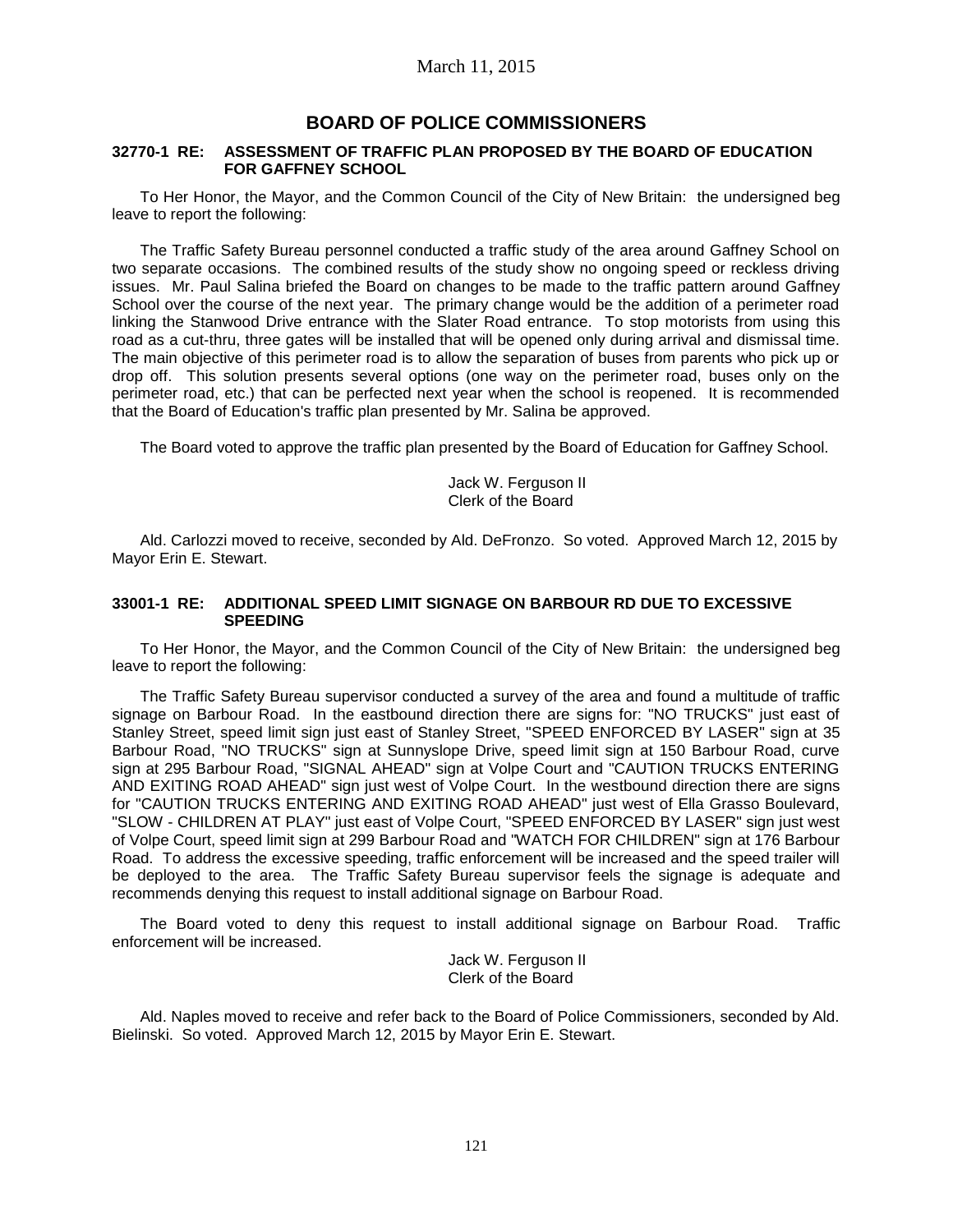### **COMMITTEE ON PLANNING, ZONING AND HOUSING**

#### **32982-2 RE: CHANGE OF ZONE FOR PROPERTIES HAVING FRONTAGE ON THE EASTERN SIDE OF ARCH ST FROM T AND B-1 TO B-3**

To Her Honor, the Mayor, and the Common Council of the City of New Britain: the undersigned beg leave to report the following:

The Zoning Subcommittee of the Committee on Planning, Zoning and Housing held a regular meeting and public hearing on Tuesday, March 3, 2015, at 7:00 pm in the Council Chambers, to which was referred the matter of item #32982, an amendment to the zoning map to change zoning properties having frontage on the eastern side of Arch Street, from 66 Wallace Street to 700 Arch Street, from T (Two-Family) and B-1 (Neighborhood Business) to B-3 (Secondary Business), voted to accept and recommend that the following petition be referred back to the Common Council with a favorable recommendation.

Petition on file in the Town Clerk's Office.

Alderman Carlo Carlozzi, Jr.

**Chair** 

Ald. Carlozzi moved to accept and adopt, seconded by Ald. Bielinski. So voted. Ald. Magnuszewski and Naples listened to the tape since they did not attend the meeting. Approve March 12, 2015 by Mayor Erin E. Stewart.

#### **33002-2 RE: GRANTING OF A CERTIFICATE OF LOCATION APPROVAL TO ALLOW A MOTOR VEHICLE DEALER'S LICENSE AT 111-C CHRISTIAN LANE**

To Her Honor, the Mayor, and the Common Council of the City of New Britain: the undersigned beg leave to report the following:

The Zoning Subcommittee of the Committee on Planning, Zoning and Housing held a regular meeting and public hearing on Tuesday, March 3, 2015, at 7:00 pm in the Council Chambers, to which was referred the matter of item #33002, Thomas Rodjenski of R&M Auto Services, LLC., seeks granting of a certificate of location approval to allow a motor vehicle dealer's license for property at 111-C Christian Lane, voted to accept and recommend that the following petition be referred back to the Common Council with a favorable recommendation.

Petition on file in the Town Clerk's Office.

Alderman Carlo Carlozzi, Jr.

**Chair** 

Ald. Carlozzi moved to accept and adopt, seconded by Ald. Trueworthy. So voted. Approved March 12, 2015 by Mayor Erin E. Stewart.

# **RESOLUTIONS RETURNED FROM COMMITTEE**

#### **32997-2 RE: AMENDMENT TO THE ORDINANCES SEC. 2-566(A) INCREASING THE CITY'S BID THRESHOLD**

To Her Honor, the Mayor, and the Common Council of the City of New Britain: the undersigned beg leave to recommend the adoption of the following:

RESOLUTION SUMMARY: To amend Sec. 2-566(a) of the Code of Ordinances to increase the City's bid threshold.

WHEREAS, Sec. 2-566(a) of the Code of Ordinances requires that any purchase of supplies or contractual services in excess of \$3,000.00 shall be purchased by formal, written contract from the lowest responsible bidder, after due notice inviting proposals; and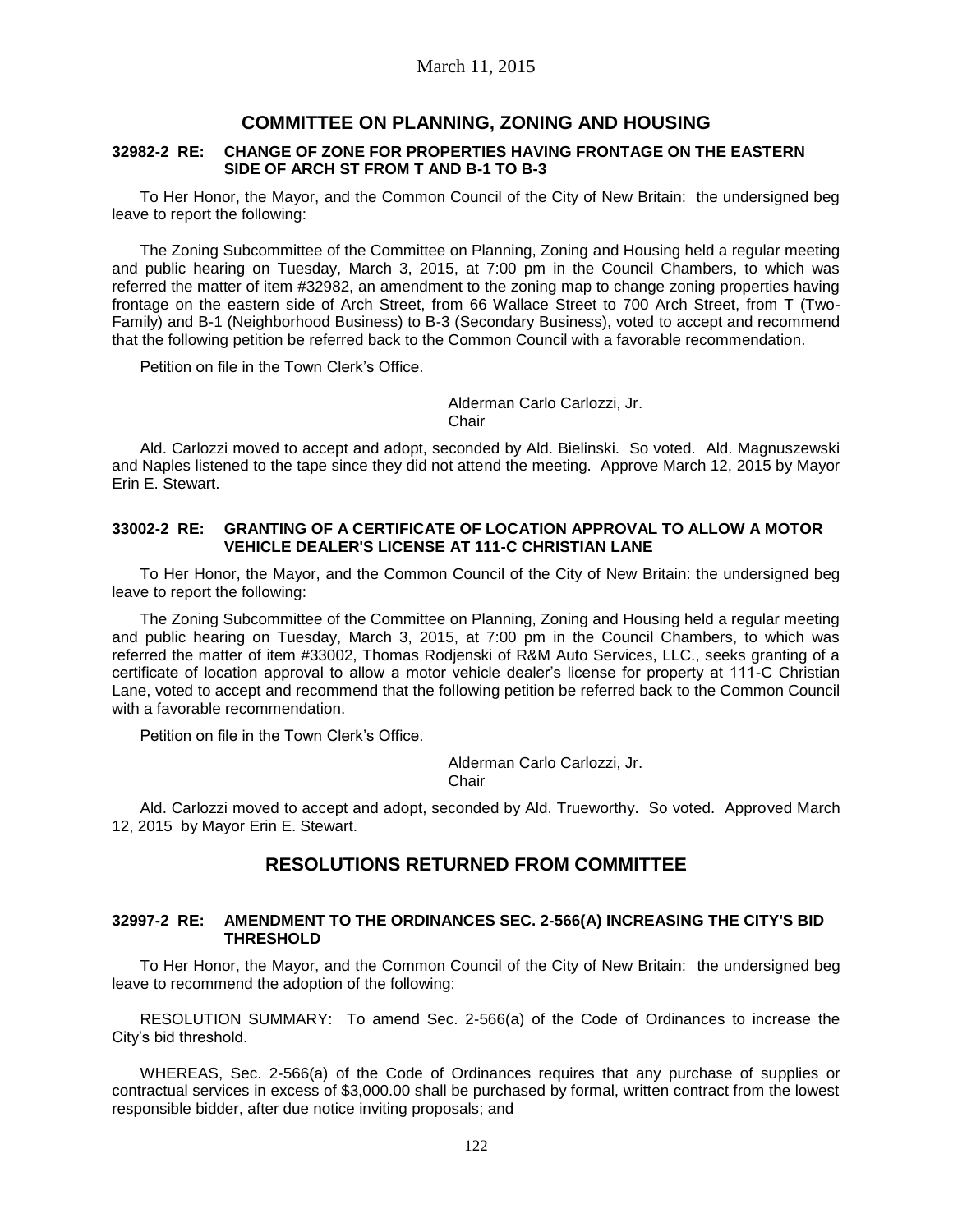WHEREAS, this threshold is by far the lowest of any similarly situated city in the State of Connecticut and has become overly burdensome on the City's Bureau of Purchasing; and

WHEREAS, Connecticut General Statutes Sec. 7-148v permits municipalities to set any threshold they choose, not to exceed \$25,000.00; and

WHEREAS, the 2014 Blue Ribbon Commission issued a recommendation that the threshold be increased to mirror the threshold amount set by the Board of Education for the Consolidated School District of New Britain;

Now, therefore, be it

ORDAINED, by the Common Council of the City of New Britain that the Code of Ordinances, Sec. 2- 566(a), be amended in the following manner (inserted text appears in underline; deleted text appears in strikethrough):

Sec. 2-566. When contract required.

(a) Purchases over three thousand dollars seven thousand-five hundred dollars (\$3,000.00) (\$7,500.00). All supplies and contractual services, except as otherwise provided in this article when the estimated cost thereof shall exceed three thousand dollars (\$3,000.00) seven thousand-five hundred dollars (\$7,500.00), shall be purchased by formal, written contract from the lowest responsible bidder, after due notice inviting proposals.

A monthly report of the purchases in the aggregate of between five hundred dollars (\$500.00) and seven thousand-five hundred dollars (\$7,500.00) shall be provided to the Common Council by the Purchasing Director or designee for the City and by the Chief Financial Officer or designee for the Board of Education. Said report shall include a detailed description of the item(s) or service(s) purchased, the name of vendor from whom the items were purchased or services rendered, Owner(s) of the Business, and the dollar amount spent on each individual purchase and the aggregate total of spend to date for the fiscal year. These reports are for informational purposes only.

> Alderman Robert Smedley Alderman Carlo Carlozzi, Jr.

Ald. Smedley moved to accept and adopt, seconded by Ald. Carlozzi. So voted. Approved March 12, 2015 by Mayor Erin E. Stewart.

#### **33010-2 RE: AMENDMENT TO THE ORDINANCES SEC. 2-338 / COMPENSATION FOR ELECTED AND APPOINTED OFFICIALS**

To Her Honor, the Mayor, and the Common Council of the City of New Britain: the undersigned beg leave to recommend the adoption of the following:

Resolution Summary: INTENT AND PURPOSE:

To revise Section 2-338 of the Code of Ordinances to provide for the Common Council of the City of New Britain to refer the report received from the Compensation Committee to the Committee on Administration, Finance and Law.

BE IT ORDAINED BY THE COMMON COUNCIL OF THE CITY OF NEW BRITAIN that SECTION 2-338 of Chapter 2 of the Code of Ordinances, City of New Britain, be amended as follows: (inserted text appears in underline; deleted text appears in strikethrough; new sections begin with the word [new].

Sec. 2-338. Compensation of elected and appointed officials.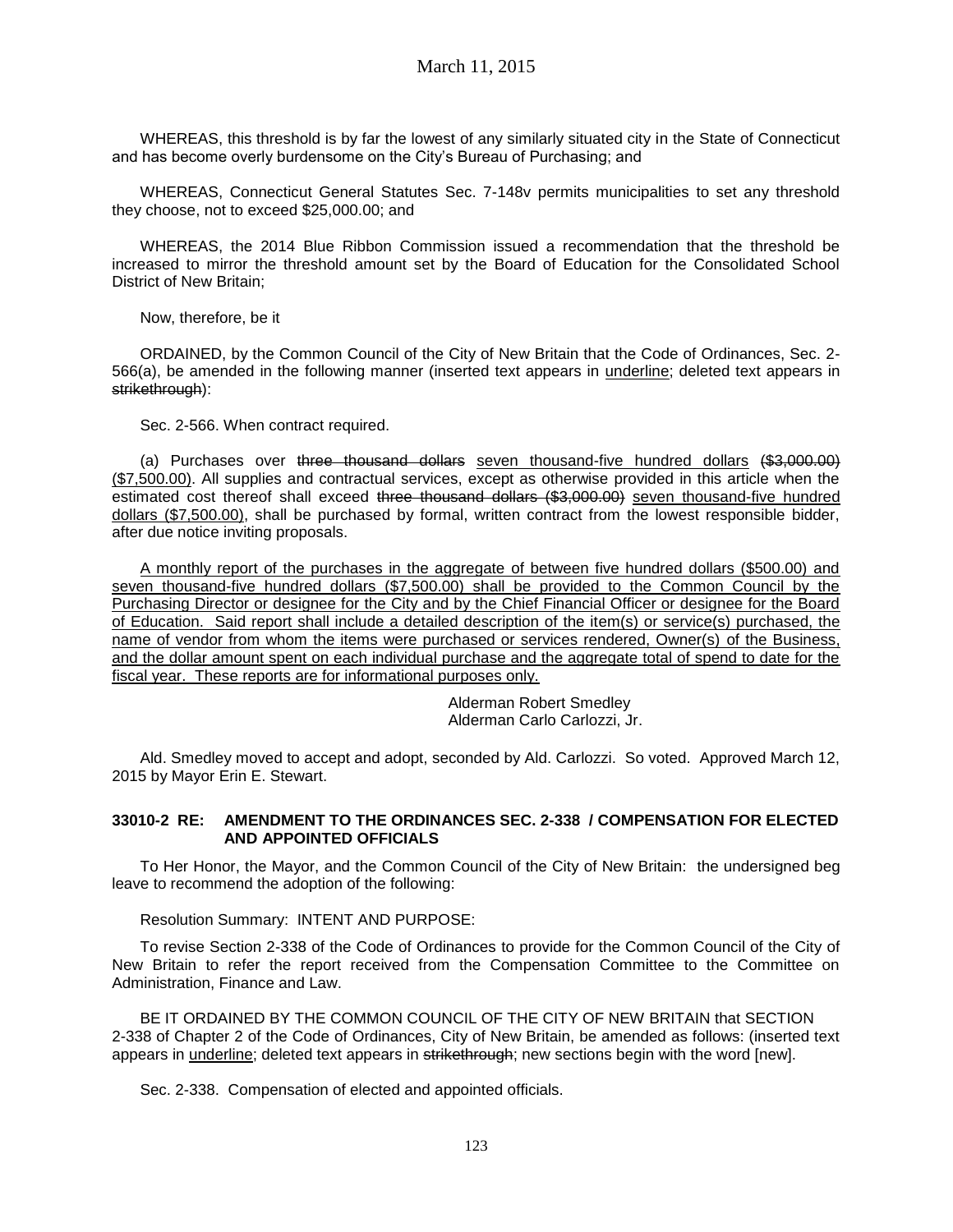The compensation of elected and appointed city officials shall be established and increased periodically as follows:

- (1) In January of each odd-numbered year, the  $e$ Common  $e$ Council shall appoint a  $e$ Compensation  $e$ Committee consisting of three (3) members, two (2) of which shall be nominated by the majority leader of the cCommon cCouncil, and one of which shall be nominated by the minority leader of the eCommon eCouncil. The nominations shall be approved by a majority of the cCommon cCouncil present and voting. In the absence of a minority party on the  $e_{\text{Common}}$  e $e_{\text{Common}}$  the  $e_{\text{Common}}$  econtrol shall, by majority vote, nominate and approve the appointment of the committee member which was designated as that of the minority leader;
- (2) The cCompensation cCommittee shall undertake a study in order to make a recommendation with respect to a salary adjustment for elected and appointed officials whose salaries are to be established by ordinance, including, but not limited to the mayor, the town clerk, the tax collector, the treasurer, the registrars of voters, the corporation counsel, the clerk of committees and the deputy treasurer. The  $e$ Compensation  $e$ Committee shall take into consideration the salaries of comparable officials in other cities and towns and the adjustments in compensation granted to employees of the eCity. The committee may utilize, as necessary, appropriate eCity personnel to assist in its study committee shall report its recommendation to the full eCommon eCouncil in a timely manner;
- (3) The  $\epsilon$ Common  $\epsilon$ Council, upon receipt of the report of the  $\epsilon$ Compensation  $\epsilon$ Committee, shall refer the report including any resolution proposing an adjustment to compensation to the eCommittee on ordinance and salaries for a public hearing Administration, Finance and Law;
- (4) The compensation of elected or appointed officials shall not be adjusted unless modified by a resolution adopted by a majority vote of the cCommon cCouncil following the process set forth in subsections (1), (2) and (3) of this section;
- (5) The effective date of any adjustments to compensation of elected or appointed officials under this section shall be as follows:
	- a. For those officials who are elected or appointed for two-year terms, on the Tuesday following the mayoral elections, in each odd-numbered year;
	- b. For the town clerk, on the first day of the commencement of the term of office and on the first day following the completion of two (2) years of the term of office;
	- c. For the registrars of voters, on the first day of the commencement of the term of office and on the first day following the completion of two (2) years of the term of office, provided however, if such adjustments in compensation are enacted subsequent to the first day following the completion of two (2) years of this term of office, such adjustments shall be retroactive to the first day following the completion of two (2) years of the term of office.

Alderwoman Tonilynn Collins Alderwoman Suzanne Bielinski

Ald. Bielinski moved to accept and adopt, seconded by Ald. Trueworthy. So voted. Approved March 12, 2015 by Mayor Erin E. Stewart.

### **32990-2 RE: AMENDMENT TO THE ORDINANCES SEC. 7-14 REVISING FEE SCHEDULE – ZONING PERMITS**

To Her Honor, the Mayor, and the Common Council of the City of New Britain: the undersigned beg leave to recommend the adoption of the following: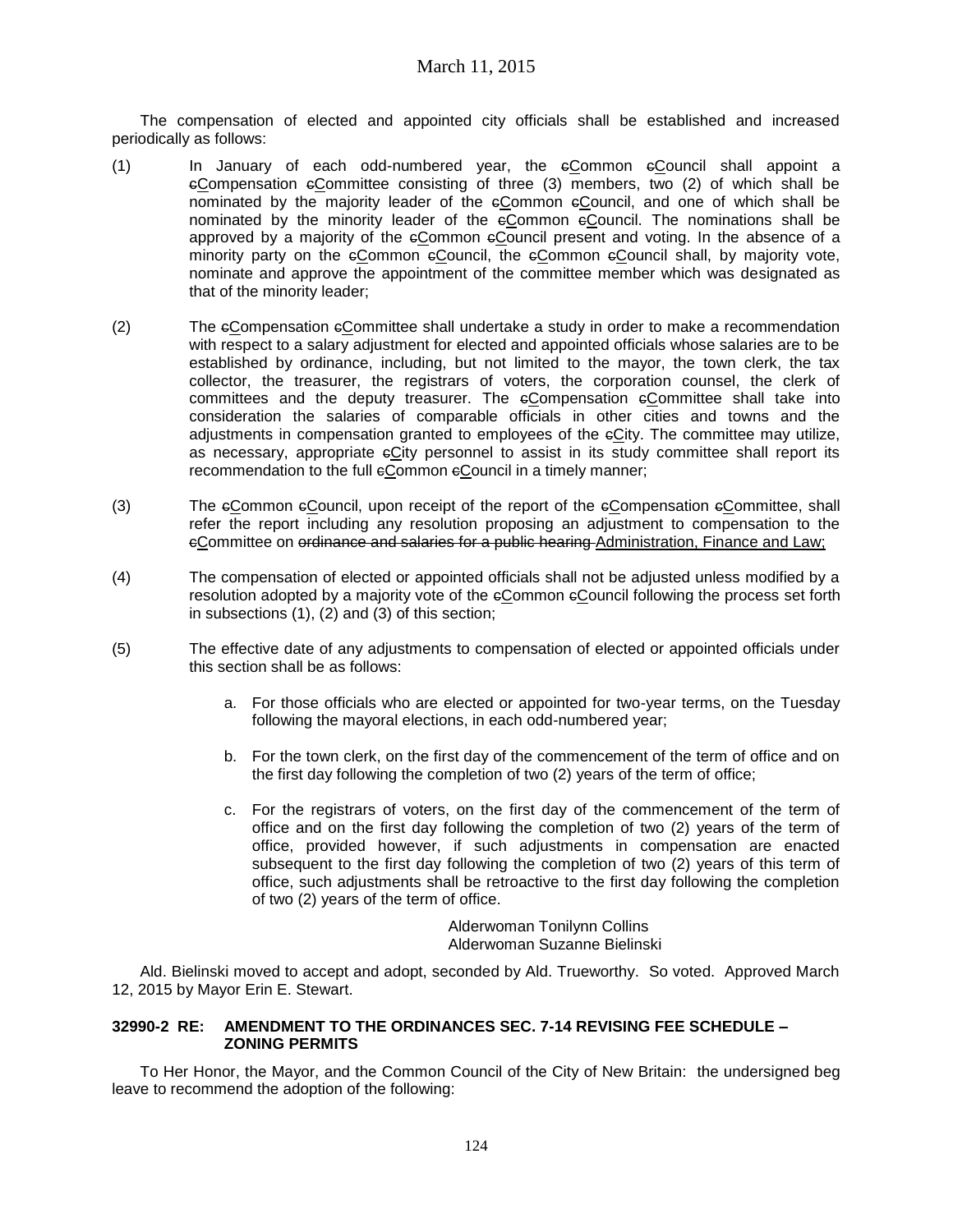Resolution Summary: INTENT AND PURPOSE:

To revise Section 7-14 of the Code of Ordinances to provide for an increase in fees for site plan approvals and to add a zoning compliance letter fee. The City of New Britain Building Commission approved the increased fees in order to be consistent with permit fees in other municipalities

BE IT ORDAINED BY THE COMMON COUNCIL OF THE CITY OF NEW BRITAIN that SECTION 7- 14 of Chapter 7 of the Code of Ordinances, City of New Britain, be amended as follows: (inserted text appears in underline; deleted text appears in strikethrough; new sections begin with the word [new].

Sec. 7-14. Fee schedule--Zoning permits.

The City of New Britain Department of Licenses, Permits and Inspections shall charge the nonrefundable fees set out below for certain site plan approvals:

- (a) Site plan approval residential buildings with gross square feet (SF): Under 1,000 SF . . . \$25.00 \$40.00 1,001--5,000 SF . . . 50.00 \$80.00 5,001--10,000 SF . . . 100.00 \$160.00 Over 10,000 SF . . . 150.00 \$240.00
- (b) Site plan approval all other than residential buildings: new construction, addition or accessory structure: Up to 5,000 SF . . . \$100.00 \$250.00 For each additional 1,000 SF or portion . . . 5.00
- (c) Site plan approval no structure . . . 50.00 \$100.00
- (d) Change of occupancy . . . 50.00
- (e) Site plan approval telecommunication towers: For new tower . . . 300.00 Co-location (new antenna) . . . 100.00 Annual inspection . . . 100.00
- (f) Zoning Compliance Letter Fee . . . \$40.00

#### Alderman Wilfredo Pabon

Ald. Pabon moved to accept and adopt, seconded by Ald. Salvio. So voted. Approved March 12, 2015 by Mayor Erin E. Stewart.

#### **33009-2 RE: SALE OF 610-626 MAIN ST & 49 & 53 BEAVER ST AND 634, 666, 676 & 686 MAIN ST TO DOUGLAS BROMFIELD, CAPITAL RESTORATION, INC**

To Her Honor, the Mayor, and the Common Council of the City of New Britain: the undersigned beg leave to recommend the adoption of the following:

Resolution Summary: PURPOSE. To convey a City of New Britain-owned property for rehabilitation, housing and retail use.

WHEREAS, the City of New Britain currently owns property known as the "600 Block of Main Street" and 49 and 53 Beaver Street; and

WHEREAS, Douglas Bromfield, Capital Restoration, Inc., has offered to purchase these properties for a total of One Hundred Thirty Thousand Dollars (\$130.000.00); and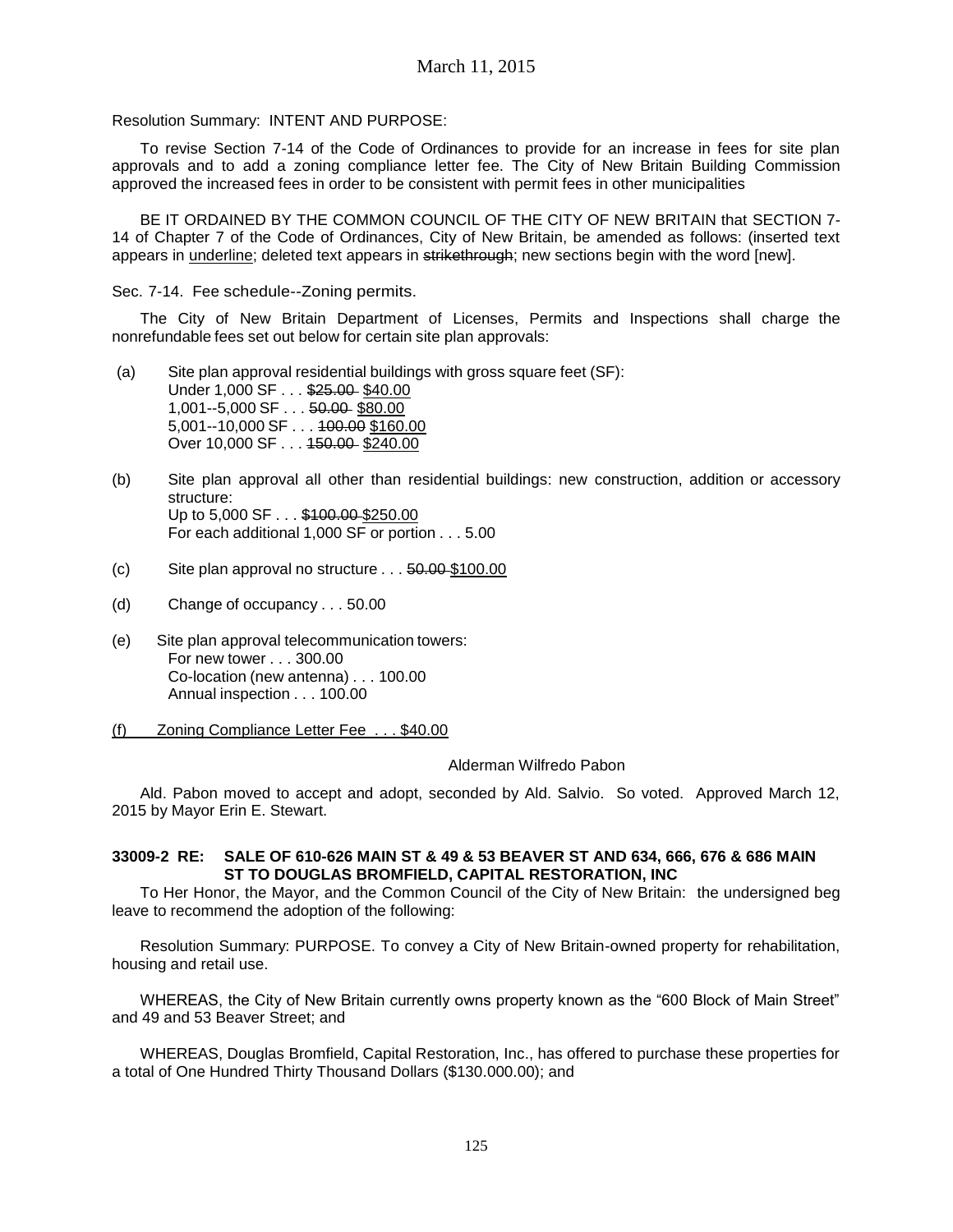WHEREAS, Douglas Bromfield, Capital Restoration, Inc. is proposing a two phase project first to extensively upgrade and modernize the property, known as the Berkowitz Building and restore it to its original use as retail/commercial space at street level with residential on all upper floors; and

WHEREAS, the proposed second phase of this development is to be newly constructed buildings on the balance of the Main Street frontage having design and character which would complement the adjacent neighborhood and act as a gateway to New Britain's "Little Poland" district; and

WHEREAS, it is in the best interest of the City of New Britain to have this property restored to the grand list; now, therefore, be it

RESOLVED, that Erin E. Stewart, Mayor, be and is hereby authorized to negotiate and execute on behalf of the City of New Britain Purchase and Sales Agreements with Douglas Bromfield, Capital Restoration, Inc. for properties known as 610-626 Main Street and 49 and 53 Beaver Street and to execute any and all documents necessary for the conveyance of said property in accordance with the terms of said agreement at a sales price not less than Sixty Five Thousand Dollars (\$65,000.00); and

BE IT FURTHER RESOLVED, Erin E. Stewart, Mayor, be and is hereby authorized to execute on behalf of the City of New Britain a Purchase and Sales Agreement with Douglas Bromfield, Capital Restoration, Inc. for properties known as 634, 666, 676 and 686 Main Street and to execute any and all documents necessary for the conveyance of said property in accordance with the terms of said agreement at a sales price not less than Sixty Five Thousand Dollars (\$65,000.00) providing that the rehabilitation of 610-626 Main Street and 49 and 53 Beaver Street is complete within 2 years of conveyance.

> Alderman Michael Trueworthy Property Management Liaison

Ald. Trueworthy moved to accept and adopt, seconded by Ald. Bielinski. So voted. Approved March 12, 2015 by Mayor Erin E. Stewart.

# **NEW BUSINESS**

# **RESOLUTIONS**

#### **33034 RE: PURCHASE OF HISTORIC INTERPRETIVE KIOSKS AND DISTRICT MARKER SIGN PANELS - DEPT. OF PUBLIC WORKS**

To Her Honor, the Mayor, and the Common Council of the City of New Britain: the undersigned beg leave to recommend the adoption of the following:

WHEREAS, the City of New Britain entered into a Grant Agreement with the United States Department of the Interior National Park Service (NPS) for a Preserve America Grant to install and fabricate Wayfinding and Interpretive Signage throughout the City;

WHEREAS, Community Development Block Grant Funds were allocated as a match for the Preserve America Grant;

WHEREAS, the first phase of the Wayfinding and Interpretive Signage project including major vehicular directional/gateway signs, secondary ground and pole mounted vehicular signs and pedestrian directional signs is nearing completion. The first phase also includes manufacturing 13 Interpretive Kiosk frames and 6 District Marker sign frames.

WHEREAS, the design team has determined adding 9 Historic Interpretive Kiosks locations to the previously proposed 13 locations will provide a more complete program. Actual pricing for the sign panels was lower than estimated, which enabled the expansion of the program without exceeding the original allocated funding;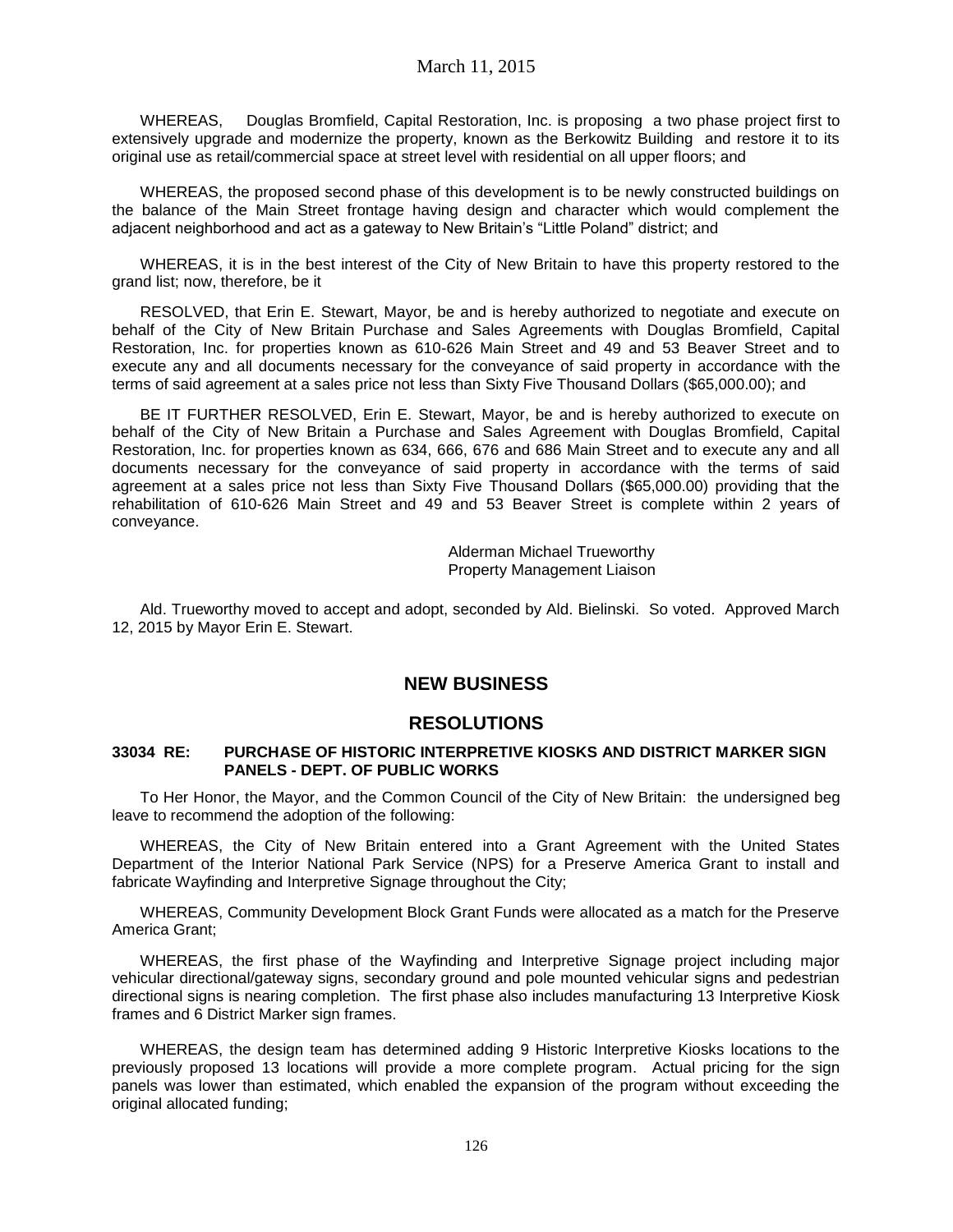WHEREAS, the Public Works Department requests an increase to Purchase Order P0021325 in the amount of \$22,956.15 to Sign Pro, Inc. for the manufacturing of 9 additional Historic Interpretive Kiosk frames.

WHEREAS, the second phase of the Wayfinding and Interpretive Signage project includes fabrication of Historic Interpretive Kiosk sign panels and District Marker sign panels for installation into the frames manufactured in the first phase.

WHEREAS, in accordance with NPS procurement procedures, price quotes were solicited for the second phase - the fabrication of 22 double-sided Historic Interpretive Kiosk Sign Panels and 6 District Marker Sign Panels. The following price quotes were received:

|           | Sign Lite, Inc., North Haven, CT            | \$16,700.00 |
|-----------|---------------------------------------------|-------------|
| $\bullet$ | Sign Pro Inc., Plantsville, CT              | \$17.580.00 |
|           | ViewPoint Sign and Awning, Northborough, MA | \$21.934.60 |

WHEREAS, in order to provide continuity between phases, the Public Works Department reviewed the quotes for the second phase and recommends acceptance of the quote submitted by Sign Pro, Inc. of \$17,580.00 to fabricate Historic Interpretive Kiosks & District Marker Sign Panels;

NOW, THEREFORE, BE IT RESOLVED, that the Common Council authorizes the Purchasing Agent to increase Purchase Order P0021325 in the amount of \$40,536.15 to Sign Pro, Inc. for the manufacturing of 9 additional Historic Interpretive Kiosk frames (\$22,956.15) and for the fabrication of 22 double-sided Historic Interpretive Kiosk Sign Panels and 6 District Marker Sign Panels (\$17,580.00).

> Alderman Carlo Carlozzi, Jr. Alderwoman Eva Magnuszewski Alderman Don Naples Alderman Emmanuel Sanchez

Ald. Carlozzi moved to accept and adopt, seconded by Ald. Sanchez. So voted. Approved March 12, 2015 by Mayor Erin E. Stewart.

# **33035 RE: EVERY KID COUNTS AFTER SCHOOL PROGRAM - APPROVAL OF HUD GRANT**

To Her Honor, the Mayor, and the Common Council of the City of New Britain: the undersigned beg leave to recommend the adoption of the following:

Program Objective: The Parks and Recreation Department will provide comprehensive after school programming at Lincoln Elementary School. The students in grades three through five are targeted to attend the after school program from 3:35 to 5:45 p.m. The three major components of the after school program are education, recreation, and cultural arts.

Initial Year of Grant Funding: July 1, 2014.

Local Program Operation Department: Parks, Recreation and Community Services

Resolution Purpose: The Recreation Division is requesting approval of a HUD Grant in the amount of \$29,000. The Recreation Division is respectfully requesting that the Finance Department set up expenditures and revenue accounts per resolution below.

WHEREAS, the City, through its Recreation Division, was awarded a HUD Grant for an elementary after school program. Funding has been granted for this program that will provide services such as recreational activities, homework help, and mentoring to City youth in an after-school environment, and

WHEREAS, the HUD Grant monies will pay for personnel and program supply costs associated with the proposed programming strategy for the period of July 1, 2014, through June 30, 2015, therefore, be it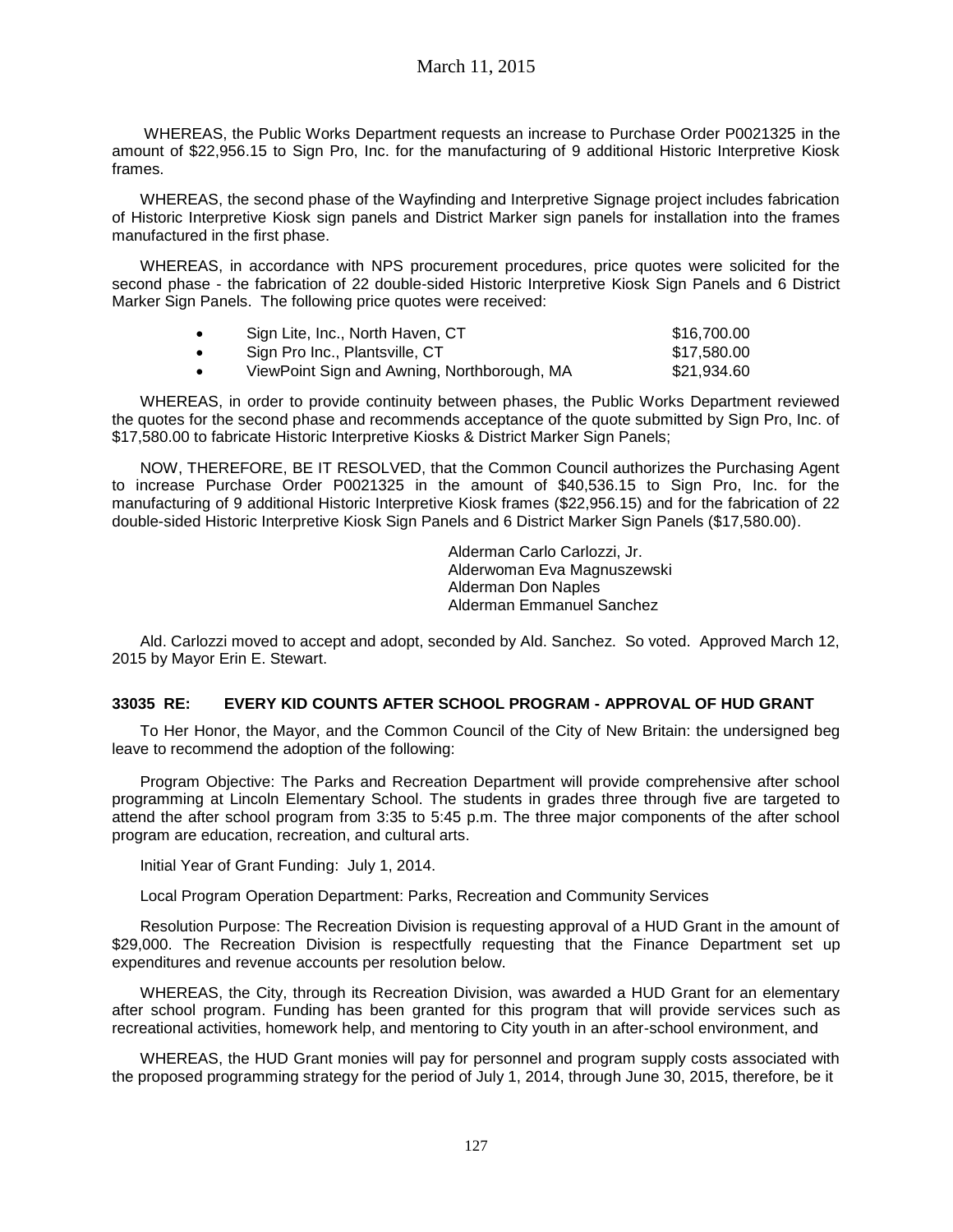RESOLVED, that the amount of \$29,000 be appropriated in the City's special revenue fund account structure in accordance with the requirements of the grantor agency. The account number has been established by the Finance Director, and be it further

RESOLVED, that the Common Council authorizes Mayor Erin E. Stewart to sign appropriate documents required for this grant.

|                    |                                   |                            |   | Original |
|--------------------|-----------------------------------|----------------------------|---|----------|
| 238420129-4222 HUD |                                   |                            |   | 29,000   |
|                    |                                   | TOTAL:                     |   | \$29,000 |
| <b>HUD</b>         |                                   |                            |   |          |
|                    | 238420136-5124 Part-time Salaries |                            |   | 24,867   |
| 238420136-5231     | Medicare                          |                            | S | 361      |
| 238420136-5440     | Rental and Leasing of Property    |                            | S | 1.950    |
| 238420136-5659     | <b>Supplies</b>                   |                            |   | 1.822    |
|                    |                                   | <b>Total Expenditures:</b> |   | 29,000   |

Alderwoman S. Black Alderman D. DeFronzo Alderman J. Giantonio Alderwoman E. Magnuszewski Alderman D. Salerno

Ald. Black moved to accept and adopt, seconded by Ald. DeFronzo. So voted. Approved March 12, 2015 by Mayor Erin E. Stewart.

#### **33036 RE: BAZAAR/CARNIVAL – SAINT JOHN PAUL II CATHOLIC SCHOOL GROUNDS - JUNE 18-20, 2015**

To Her Honor, the Mayor, and the Common Council of the City of New Britain: the undersigned beg leave to recommend the adoption of the following:

RESOLVED; by the Common Council of the City of New Britain that the Mayor be and is hereby authorized to issue to the Saint John Paul II Catholic School, said licenses as may be issued under Chapter 5, Section 5-15 through 5-22, of the Code of Ordinances for the period of June 18-20, 2015, for the purpose of conducting a bazaar/carnival on the Saint John Paul II Catholic School grounds, 221 Farmington Avenue, New Britain, Connecticut.

> Alderman David DeFronzo Alderman Don Naples Alderman Robert Smedley

Ald. DeFronzo moved to accept and refer to the License Committee, seconded by Ald. Trueworthy. So voted. Approved March 12, 2015 by Mayor Erin E. Stewart.

#### **33037 RE: DESIGNATING MARCH 2015 AS "WOMEN'S HISTORY MONTH"**

To Her Honor, the Mayor, and the Common Council of the City of New Britain: the undersigned beg leave to recommend the adoption of the following:

WHEREAS, women of every race, class and ethnic background have made historic contributions to the growth and strength of our nation in countless ways; and

WHEREAS, women have played and continue to play a critical economic, cultural and social role in every facet of life by constituting a significant portion of the labor force working inside and outside of the home; and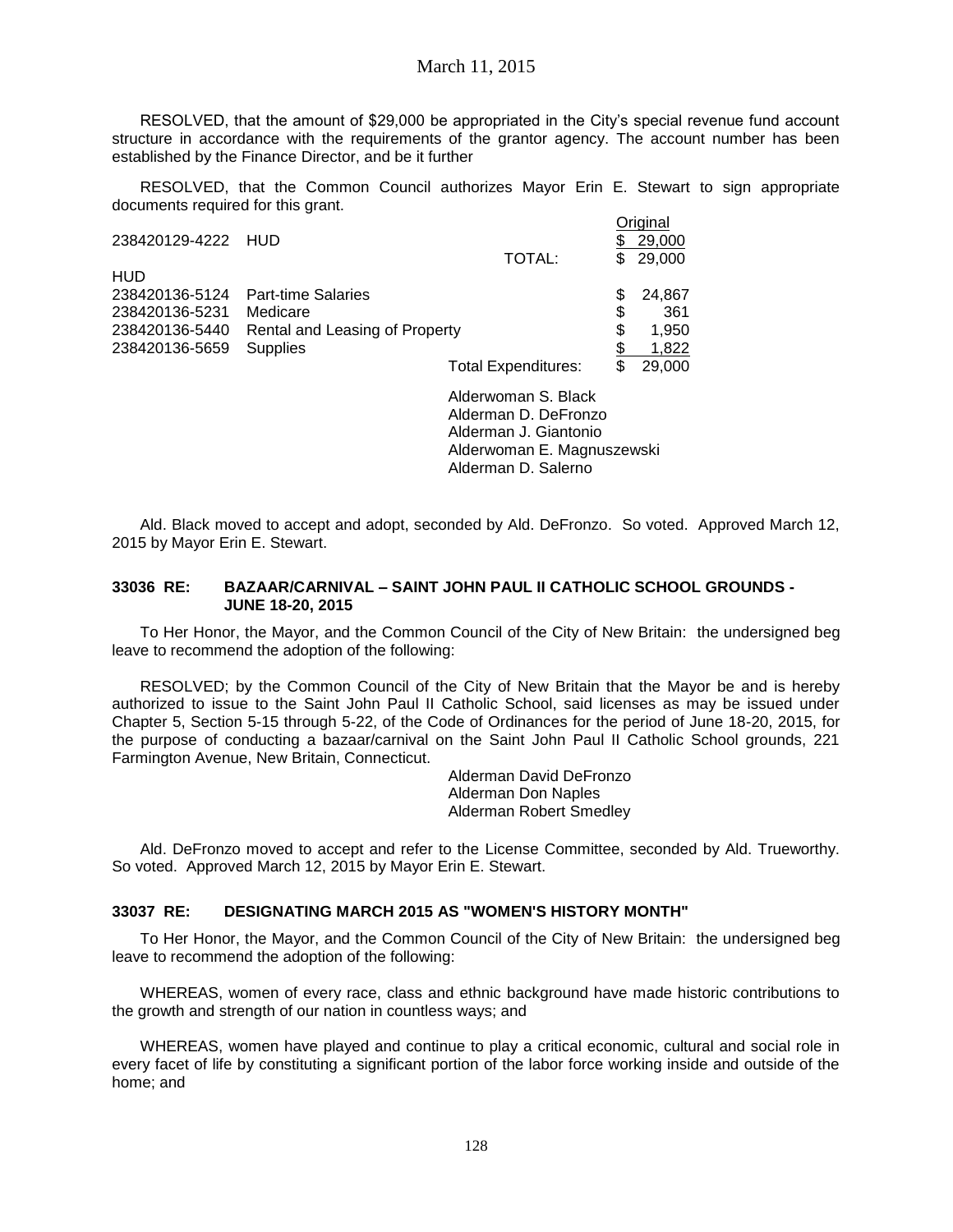WHEREAS, women have played a unique role throughout history by providing the majority of the volunteer labor force; and

WHEREAS, women were particularly important in the establishment of early charitable, philanthropic and cultural institutions; and

WHEREAS, women of every race, class and ethnic background served as early leaders in the forefront of every major progressive social change movement; and

WHEREAS, women have been leaders in not only securing rights of suffrage, equal opportunity, but also in the abolitionist movement, the emancipation movement, the industrial labor movement, the civil rights movement, and other movements, especially the peace movement, which creates a fairer and more just society for all; and

WHEREAS, despite these contributions, the role of women in history has been consistently overlooked and undervalued, in the literature, teaching and study of history; NOW, THEREFORE, BE IT

RESOLVED, that the Common Council and Mayor of the City of New Britain recognize that March 2015 is designated as "Women's History Month".

> Alderwoman Suzanne Bielinski Alderwoman Tonilynn Collins Alderwoman Eva Magnuszewski Alderwoman Shirley Black

Ald. Magnuszewski moved to accept and adopt, seconded by Ald. Bielinski. So voted. Approved March 12, 2015 by Mayor Erin E. Stewart.

Ald. Bielinski moved the Council enter into Executive Session for the purpose of contractual discussion regarding Resolution #33038 (item 9) and that they be accompanied by Mayor Stewart, Corporation Counsel Gennaro Bizzarro, City Counsel Mary Pokorski, Personnel Director Karen Levine, John Healy, Attorneys Raymond Hassett and Robert Heagney, Insurance Consultant Tom Doyle and Fire Chief Tom Ronalter. Motion seconded by Ald. Trueworthy. Roll call vote – all members present voted in favor. Executive session began at 9:07 p.m.

The Council voted to return to order at 9:52 p.m. on motion of Ald. Trueworthy, seconded by Ald. Bielinski.

#### **33038 RE: APPROVAL OF AGREEMENT BETWEEN THE CITY OF NEW BRITAIN AND LOCAL 992**

To Her Honor, the Mayor, and the Common Council of the City of New Britain: the undersigned beg leave to recommend the adoption of the following:

WHEREAS, The City of New Britain and Local 992 have concluded negotiations and reached a tentative agreement for a collective bargaining agreement covering the period July 1, 2014 to June 30, 2018; and

WHEREAS, Local 992 members have ratified the tentative agreement; and

WHEREAS, Action is required by the Common Council of the City of New Britain in accordance with Ordinances of the City of New Britain and Connecticut General Statutes; now therefore be it

RESOLVED, that the proposed agreement between the City of New Britain and Local 992 be and hereby is approved by the Common Council of the City of New Britain.

> Alderwoman Suzanne Bielinski Alderman Wilfredo Pabon